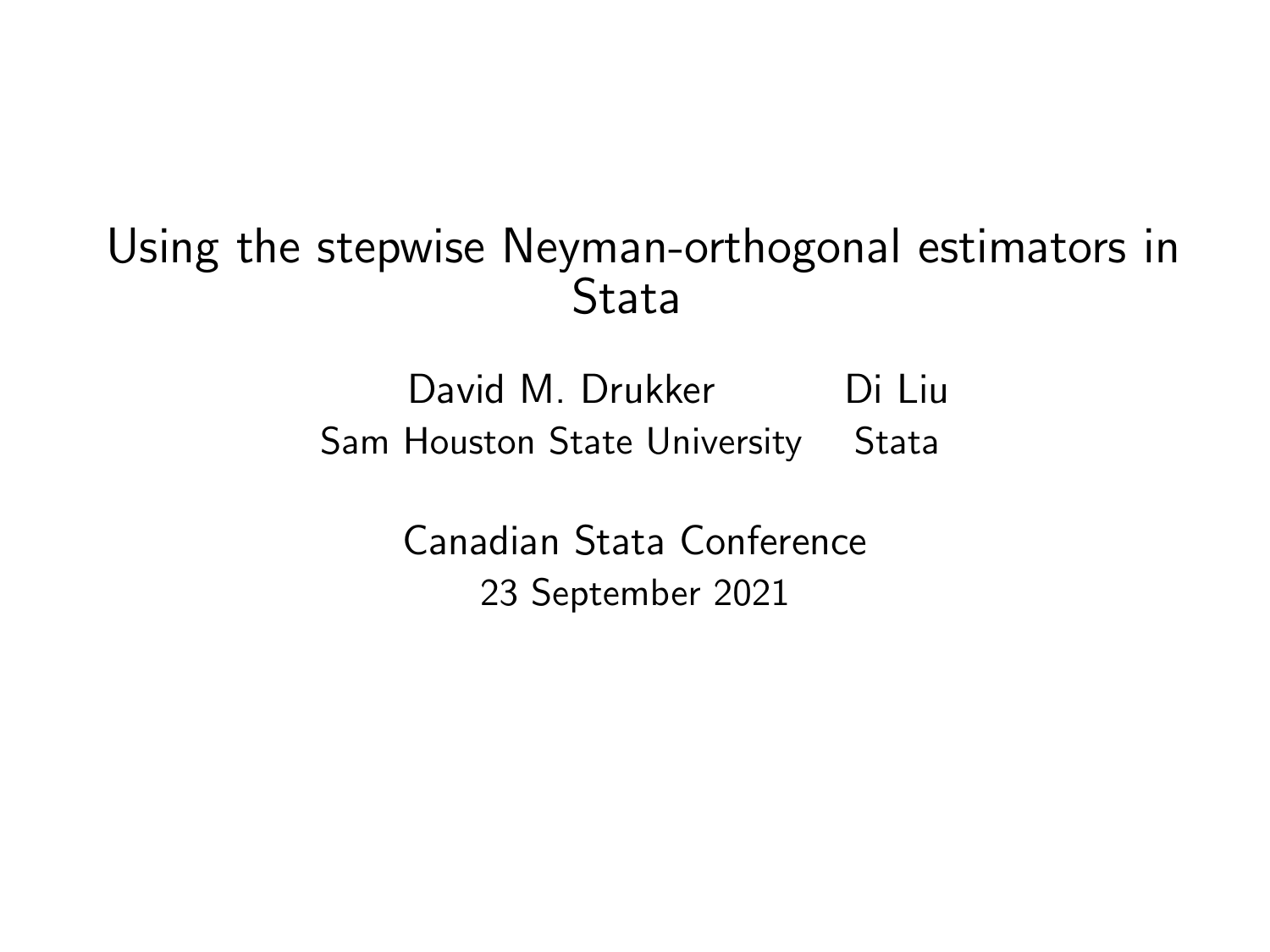- This talk is about methods and software for estimating the causal impact of a few covariates on an outcome in a sparse high-dimensional model
- **o** This talk
	- **o** defines sparse high-dimensional models
	- discusses Neyman-orthogonal (NO) estimators for the parameters of interest
	- discusses why use BIC-based stepwise instead of the lasso for an NO estimator
	- discusses the the swpo command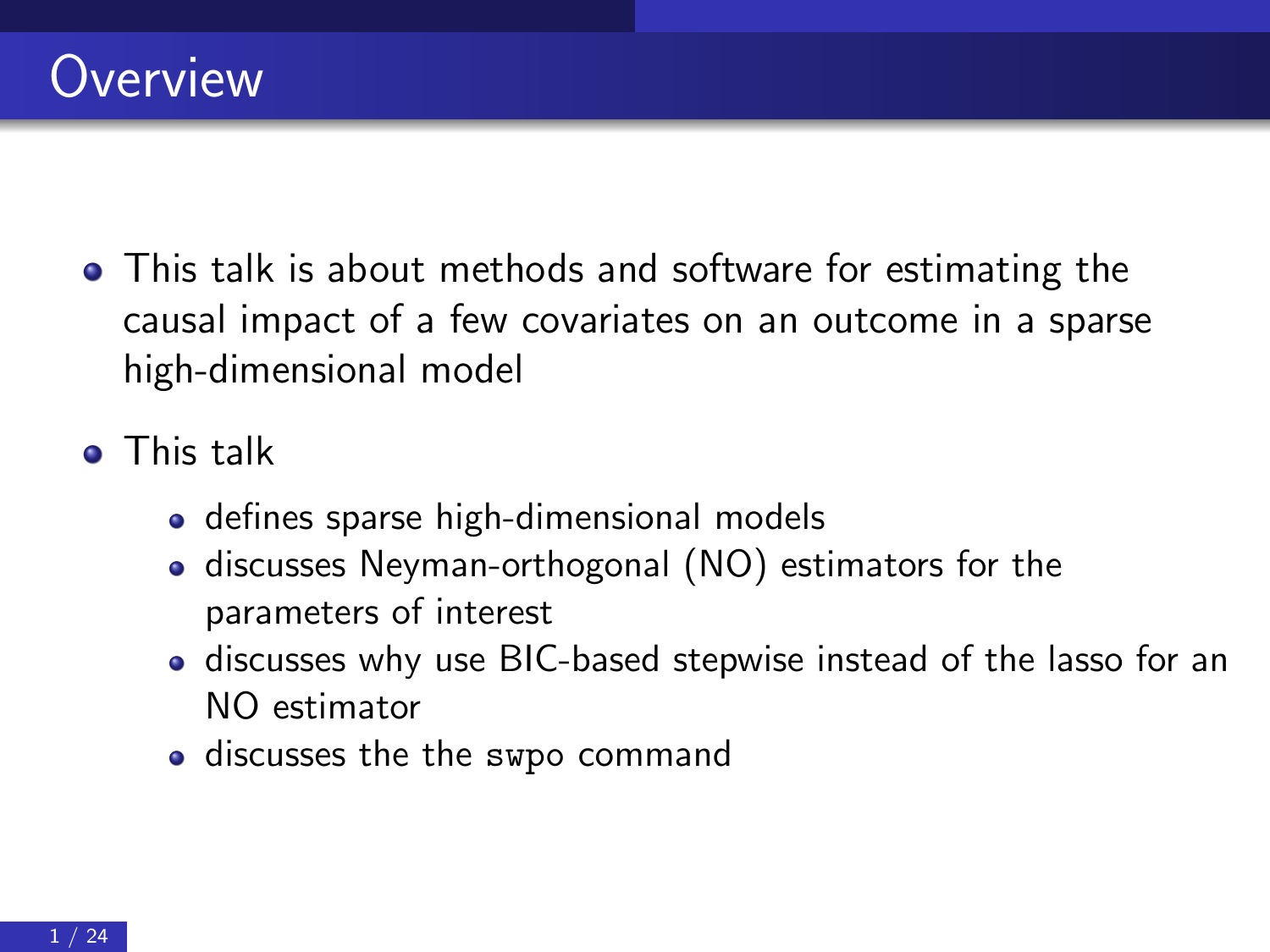# What's a high dimensional model?

• I have an extract of the data Sunyer et al. (2017) used to estimate the effect air pollution on the response time of primary school children

$$
\text{E}[ \text{htime}_i | \text{no2-class}, \textbf{x} ] = \exp ( \text{no2-class}_i \gamma + \textbf{x}_i \beta )
$$

htime the response time on test of child  $i$  (hit time) no2 class air-pollution level in the school of child i  $x_i$  vector of control variables that might need to be included

**I** want to estimate the effect no2 class on htime and a confidence interval for the size of this effect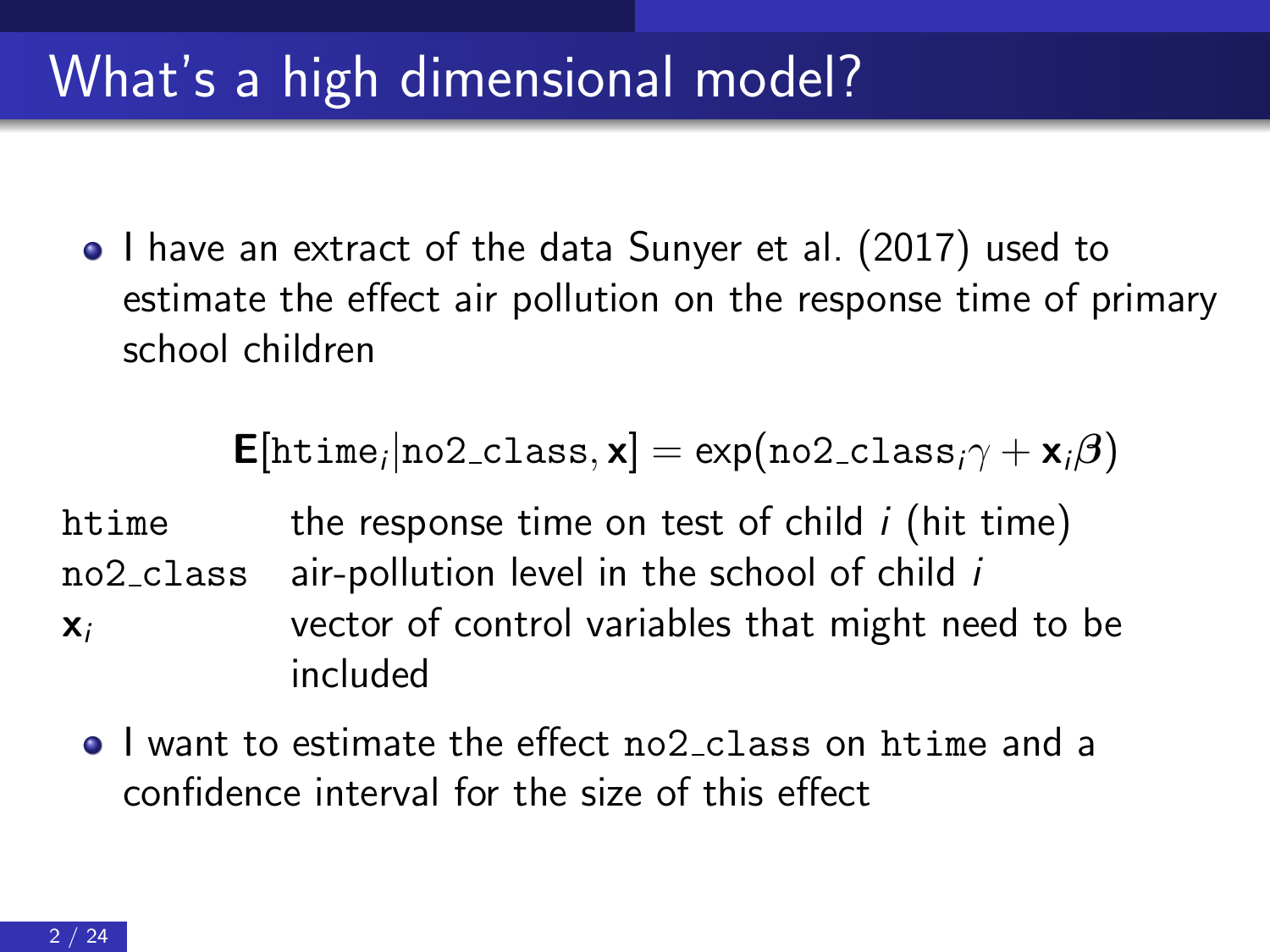${\sf E}[$ htime<sub>i</sub>|no2\_class, ${\sf x}] = \exp(n$ o2\_class<sub>i</sub> $\gamma + {\sf x}_i \boldsymbol{\beta})$ 

- $\bullet$  If the number of covariates in **x** is small relative to the number of observations
	- I can simply include all the controls in **x**
- In high-dimensional models, there are too many potential control covariates in x to reliably estimate  $\gamma$  when all the controls are included
- There are 252 controls in **x**, but I only have 1,036 observations
- I cannot reliably estimate  $\gamma$  if I include all 252 controls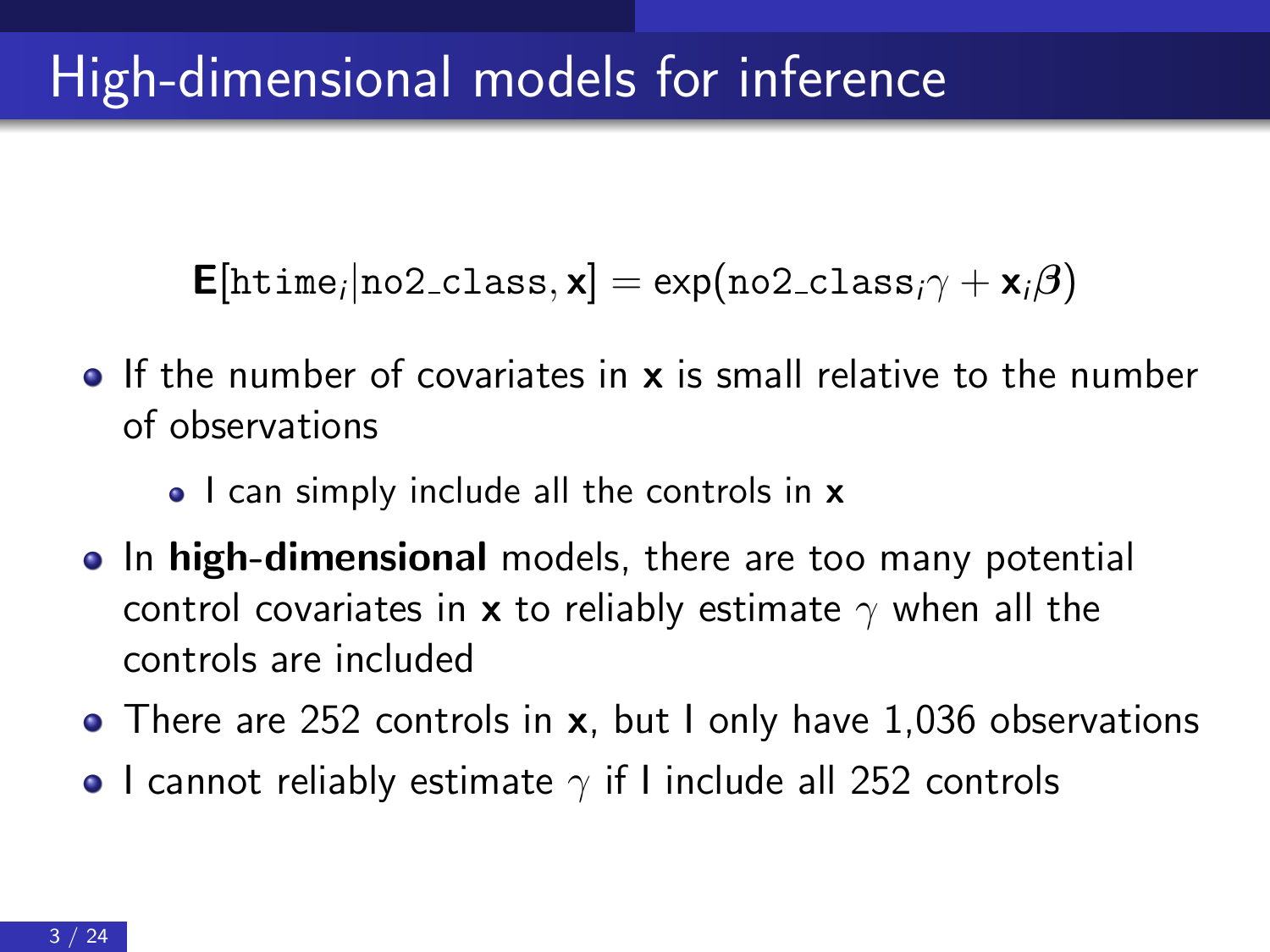${\sf E}[$ htime<sub>i</sub>|no2\_class, ${\sf x}] = \exp(n$ o2\_class<sub>i</sub> $\gamma + {\sf x}_i \boldsymbol{\beta})$ 

- Suppose that  $\tilde{x}$  contains the subset of  $x$  that must be included to get a good estimate of  $\gamma$  for the sample size that I have
- $\bullet$  If I knew  $\tilde{\mathbf{x}}$ , I could use the model

$$
\text{E}[ \text{htime}_i | \text{no2-class}, \textbf{x} ] = \text{exp}( \text{no2-class}_i \gamma + \tilde{\textbf{x}}_i \beta )
$$

- I am willing to assume the number of variables in  $\tilde{\mathbf{x}}_i$  is small relative to the sample size
	- This is a **sparsity** assumption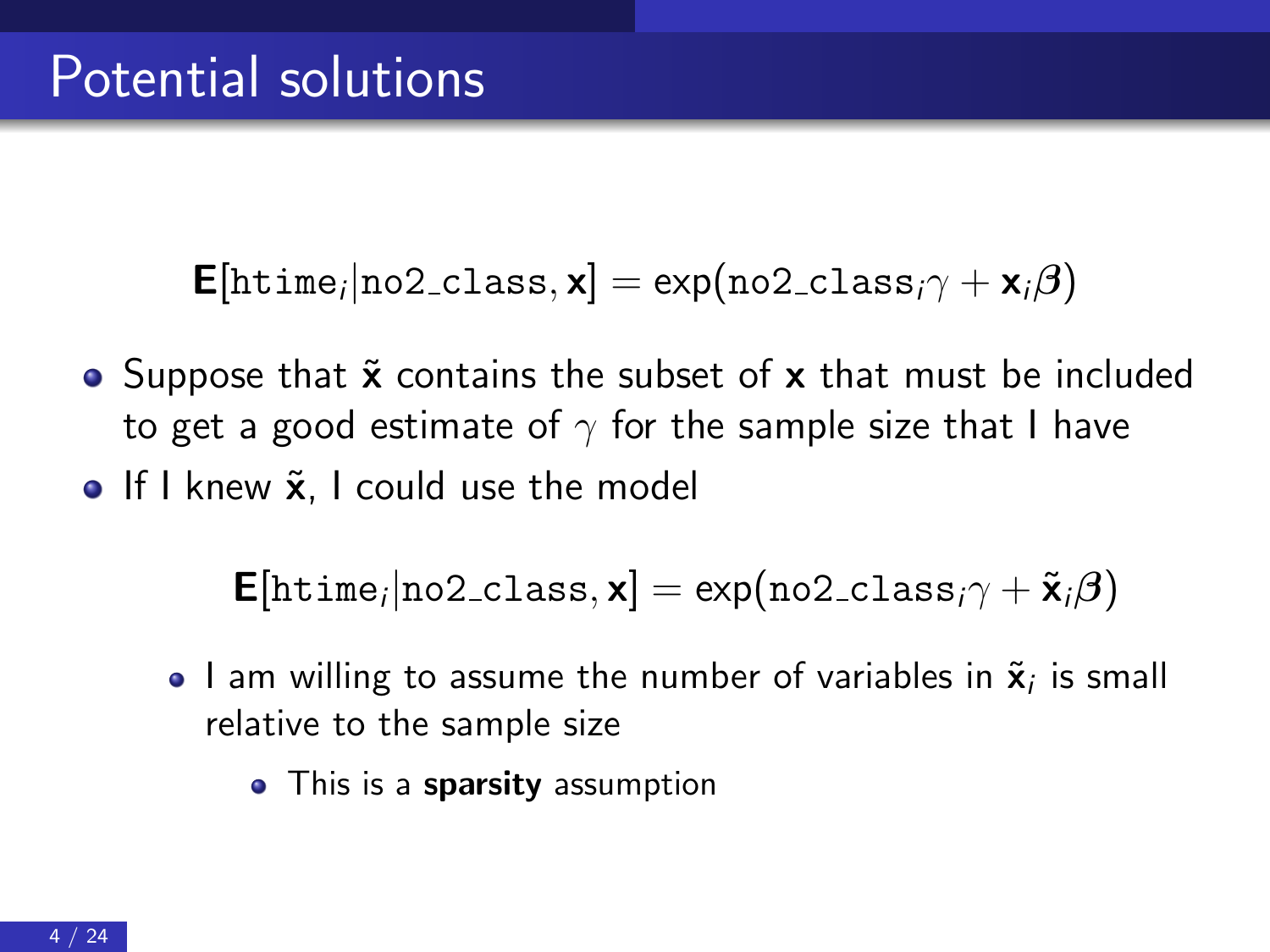- A high-dimentional model is one in which there are too many potential covariates, given the sample size
- A sparse high-dimentional model in one in which, we only need to include a few of the many potential covariates
	- Few is defined relative to the sample size
- We must solve two problems to do estimation and inference in a sparse high-dimensional model
	- **1** How to select the few important covariates?
	- 2 How to get an estimator that is robust to the first stage covariate selection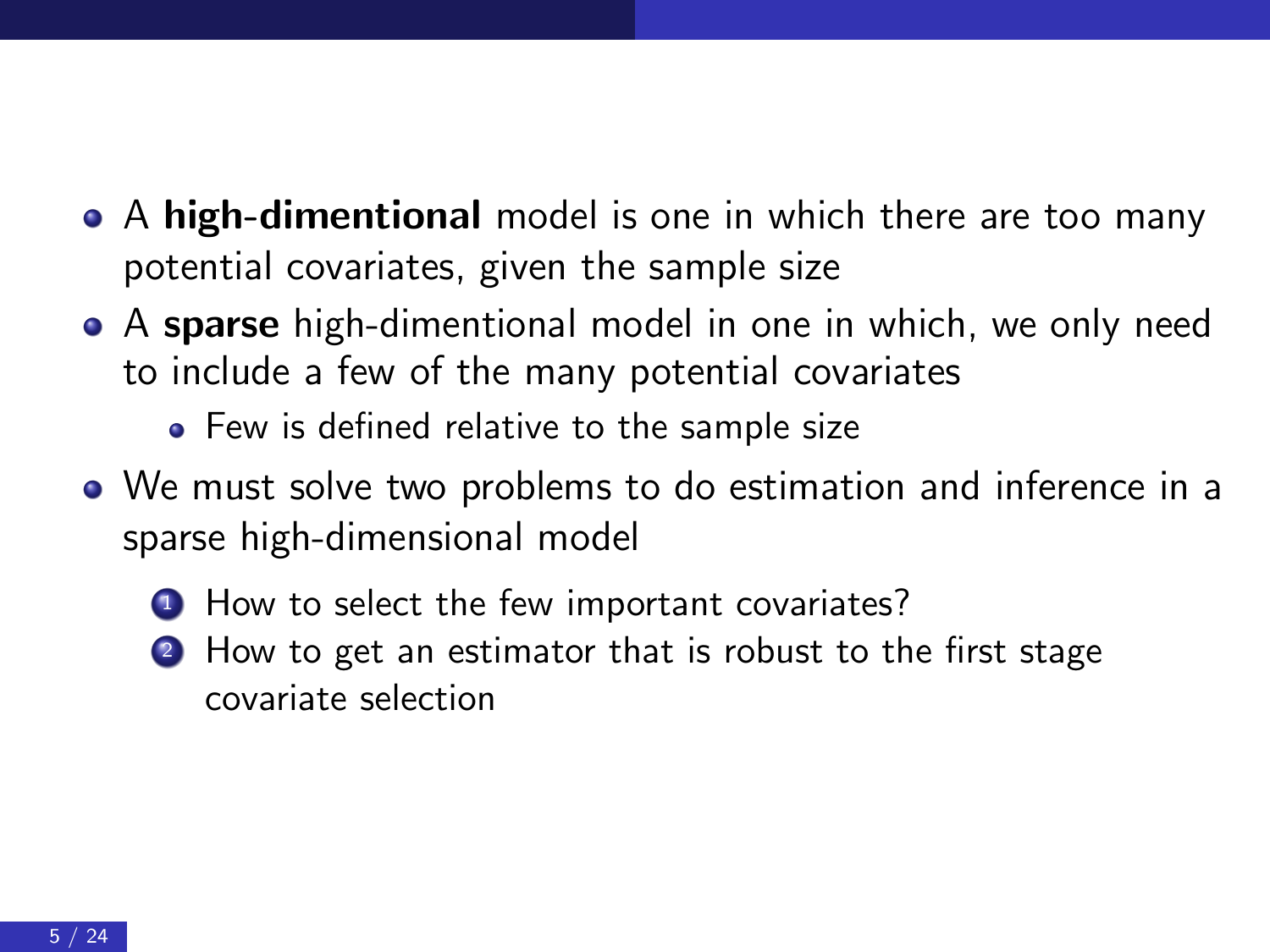## Theory-based model selection

- The traditional approach would be to use theory to determine which covariates should be included
	- Theory tells us to include controls  $\check{\mathbf{x}}$
- Poisson quasi maximum likelihood (QML) of htime on no2 class and controls  $\check{\mathbf{x}}$ 
	- Let  $\hat{\gamma}_{\mathbf{\check{x}}}$  be estimator with theory-based controls
	- Let  $\hat{\gamma}_{\tilde{x}}$  be estimator with best-approximating-model controls
	- $\widehat{\gamma}_{\mathbf{\tilde{x}}}$  converges to  $\gamma$  but  $\widehat{\gamma}_{\mathbf{\tilde{x}}}$  does not converge to  $\gamma$ 
		- Live with large-sample bias from theory-based covariate selection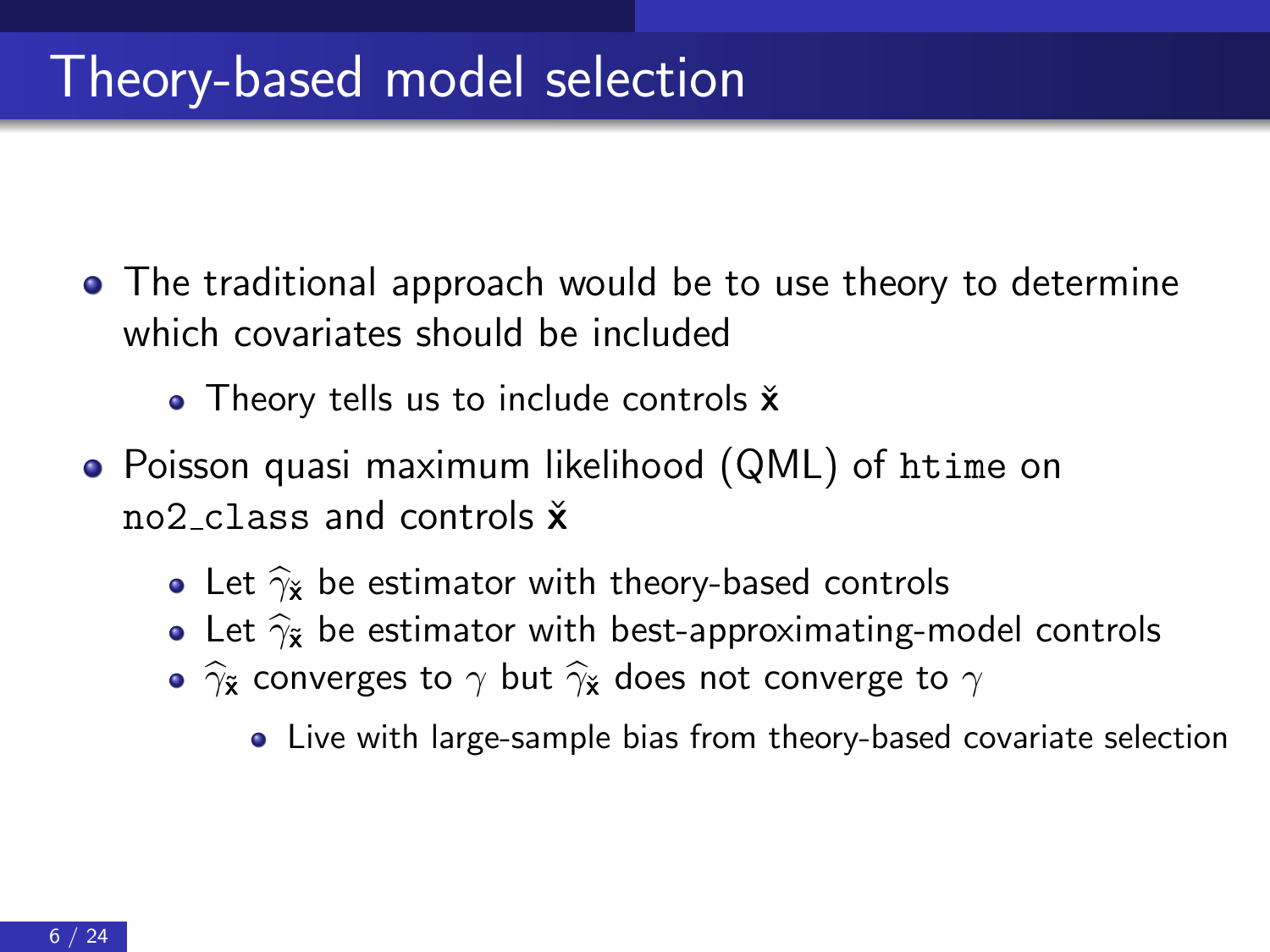- Many researchers want to use the lasso and other data-based methods to perform the covariate selection
	- These methods should be able to remove the large-sample bias arising from theory-based covariate selection
- Some post-covariate-selection estimators provide reliable inference for the few parameters of interest

Some do not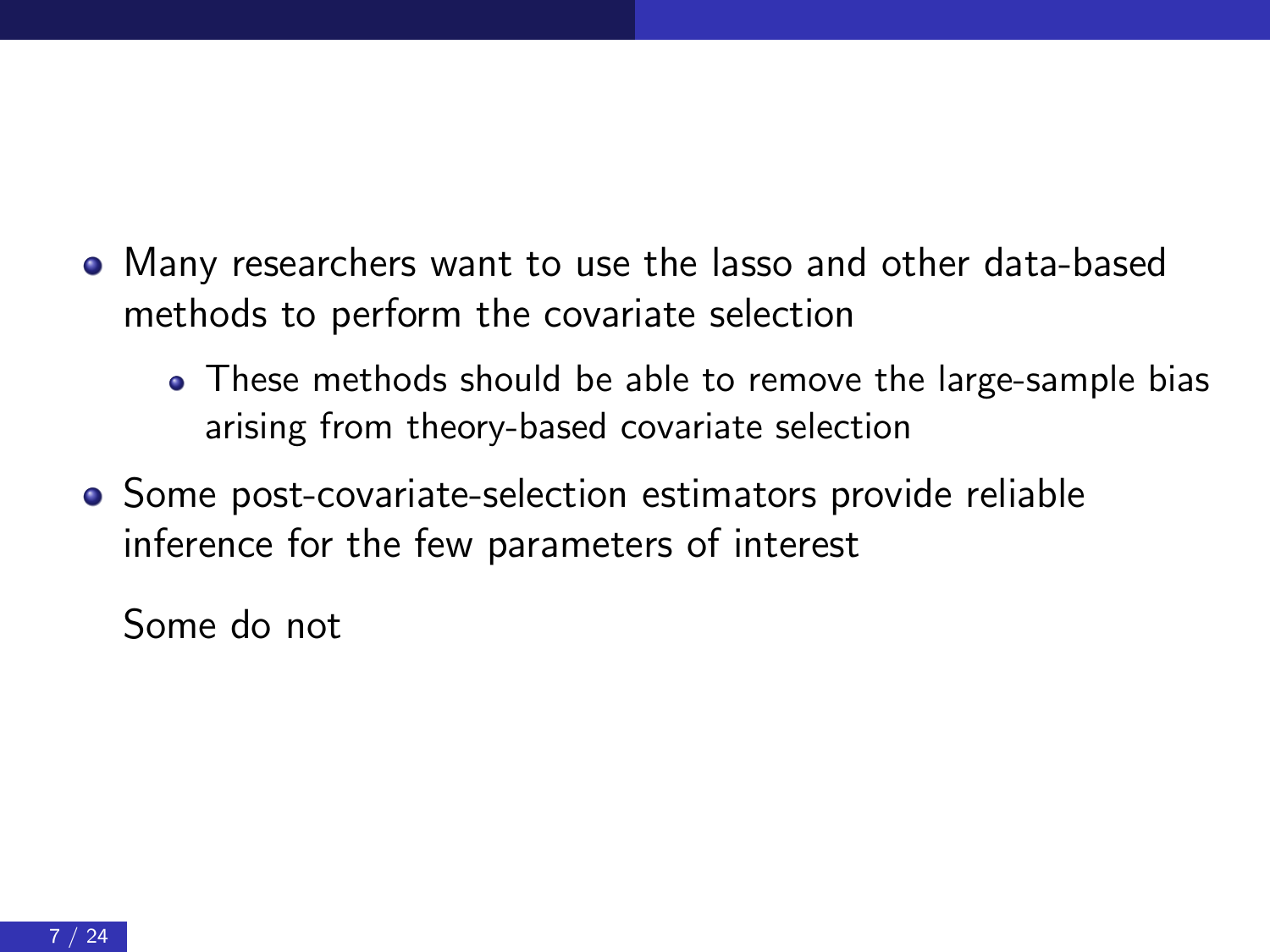- Naive estimator:
	- **1** Use covariate-selection to obtain estimate of which covariates in  $x$  are in  $\tilde{x}$

Denote estimate by xhat

2 Use QML Poisson to estimate  $\gamma$  and  $\beta$ poisson htime no2 class xhat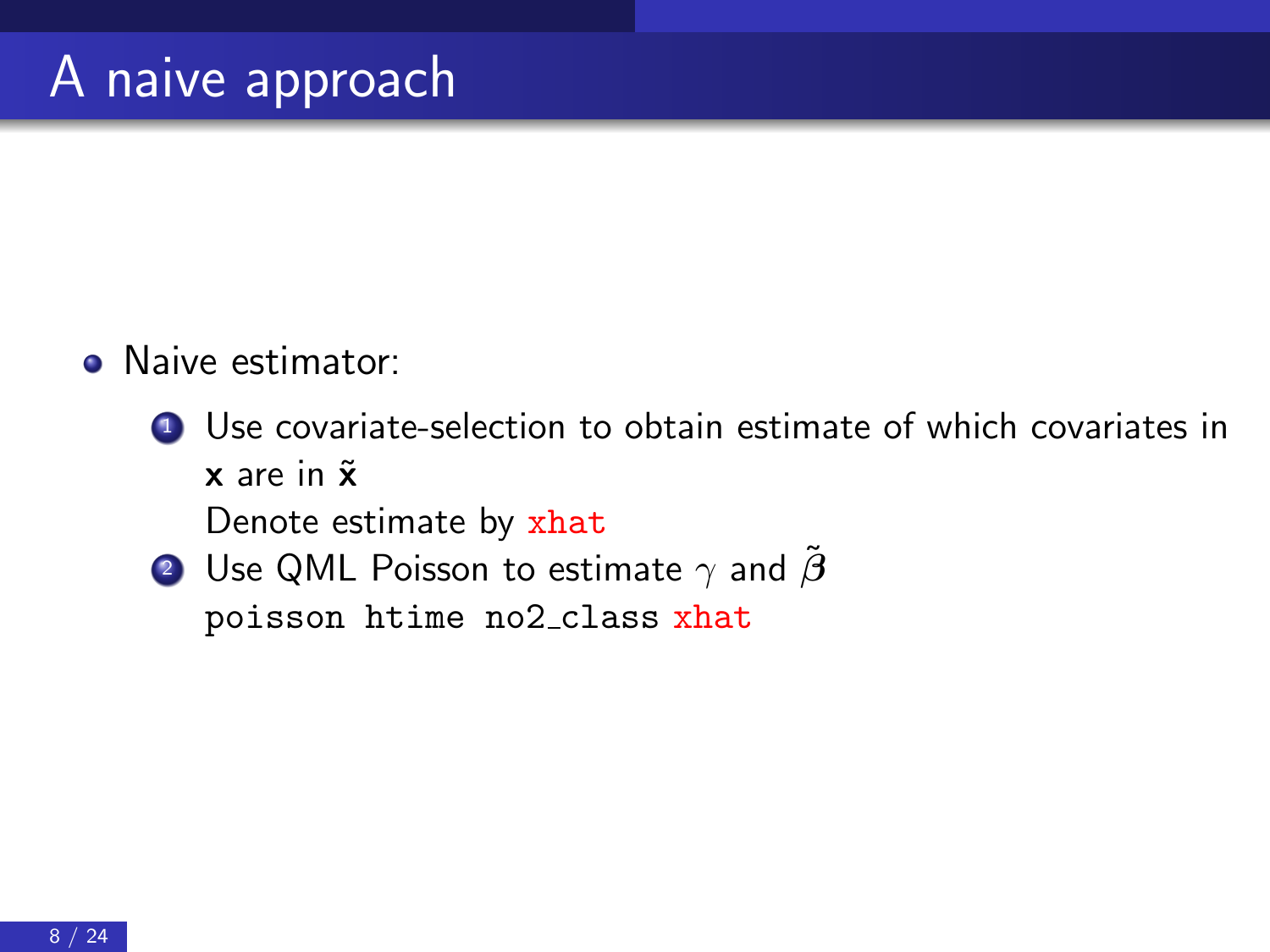# Why naive approach fails

- Unfortunately, naive estimators that use the selected covariates as if they were  $\tilde{x}$  provide unreliable inference in repeated samples
	- Covariate-selection methods make too many mistakes in estimating x when some of the coefficients are small in magnitude
	- Here is an example of small coefficient
		- A nonzero coefficient with a magnitude between 1 and 3 times its standard error is small
	- If your model only approximates the process that generated the data, there are approximation terms
		- The coefficients on some of the approximating terms are probably small
- See Leeb and Pötscher (2005), Leeb and Pötscher (2006), Leeb and Pötscher (2008), and Pötscher and Leeb (2009)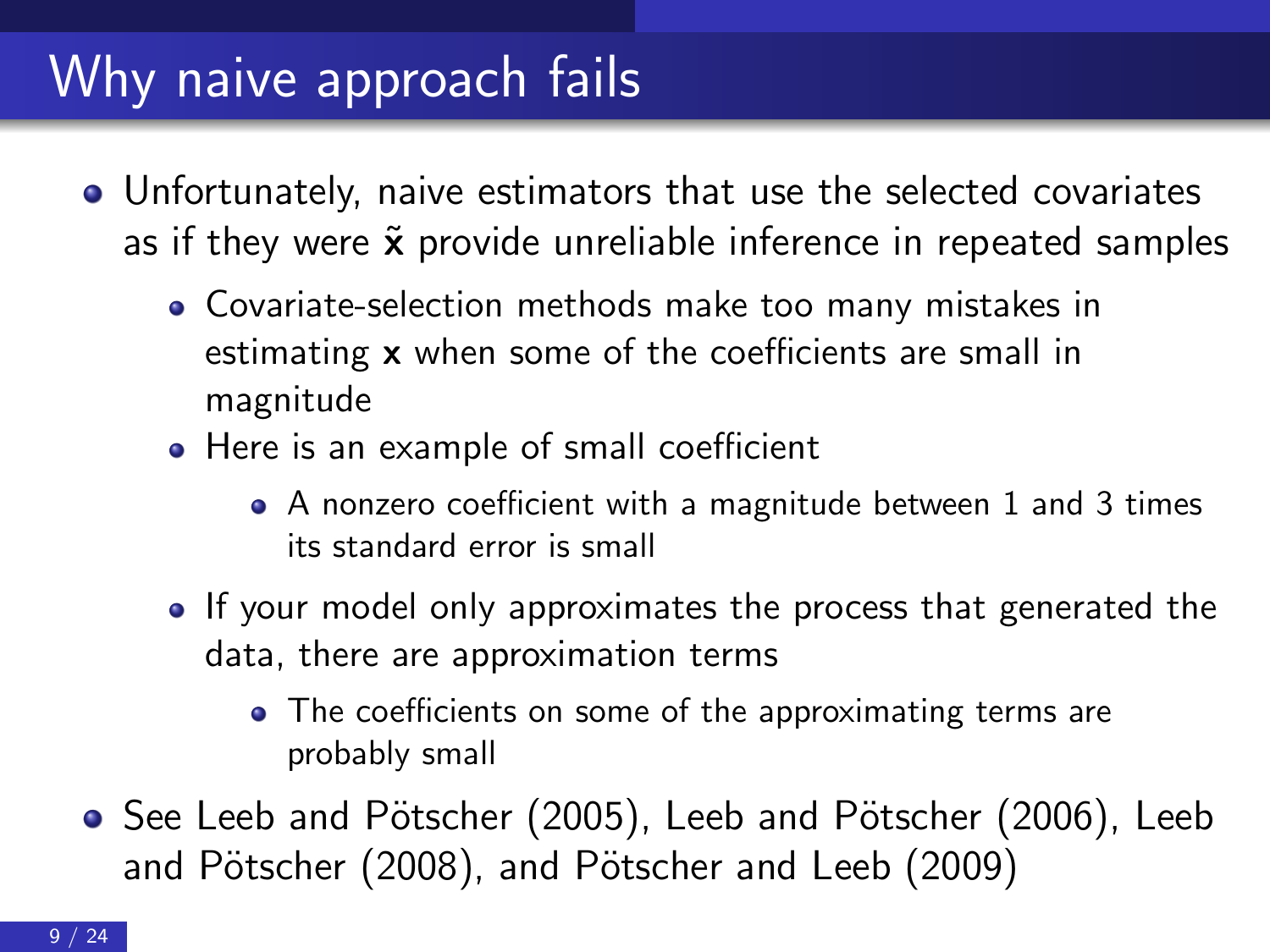## Missing small-coefficients covariates matters

- It might seem that not finding covariates with small coefficients does not matter
	- But it does
- When some of the covariates have small coefficients, the distribution of the covariate-selection method is not sufficiently concentrated on the set of covariates that best approximates the process that generated the data
	- Covariate-selection methods will frequently miss the covariates with small coefficients causing omitted variable bias
- The random inclusion or exclusion of these covariates causes
	- the distribution of the naive post-selection estimator to be not normal
	- it makes the usual large-sample theory approximation invalid in theory and unreliable in finite samples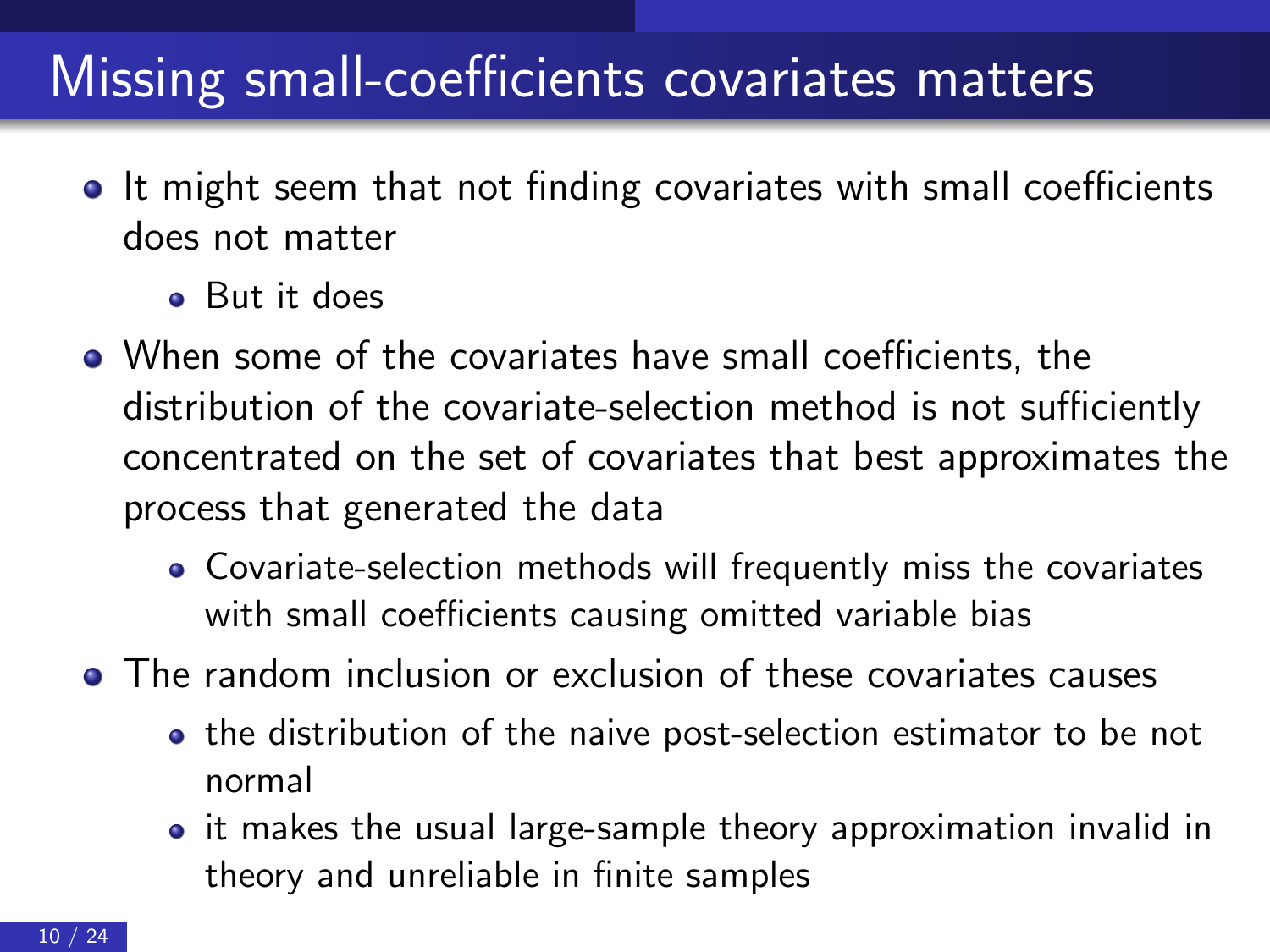• The regression function is

<span id="page-11-0"></span>
$$
\mathsf{E}[y|\mathbf{d},\mathbf{x}] = \exp(\mathbf{d}\alpha' + \tilde{\mathbf{x}}\tilde{\beta}')
$$
 (1)

where

- d includes the few covariates of interest
- $\bullet$   $\tilde{x}$  is the subset of x that belong in the model
	- there are too many covariates in x to use the quasi-maximum-likelihood (QML) Poisson estimator for the model

$$
\textbf{E}[y|\textbf{d},\textbf{x}] = \text{exp}(\textbf{d}\alpha' + \textbf{x}\beta')
$$

**If** you knew the subset  $\tilde{\mathbf{x}}$  you could estimate  $\alpha$  and the  $\beta$  the model in [\(1\)](#page-11-0)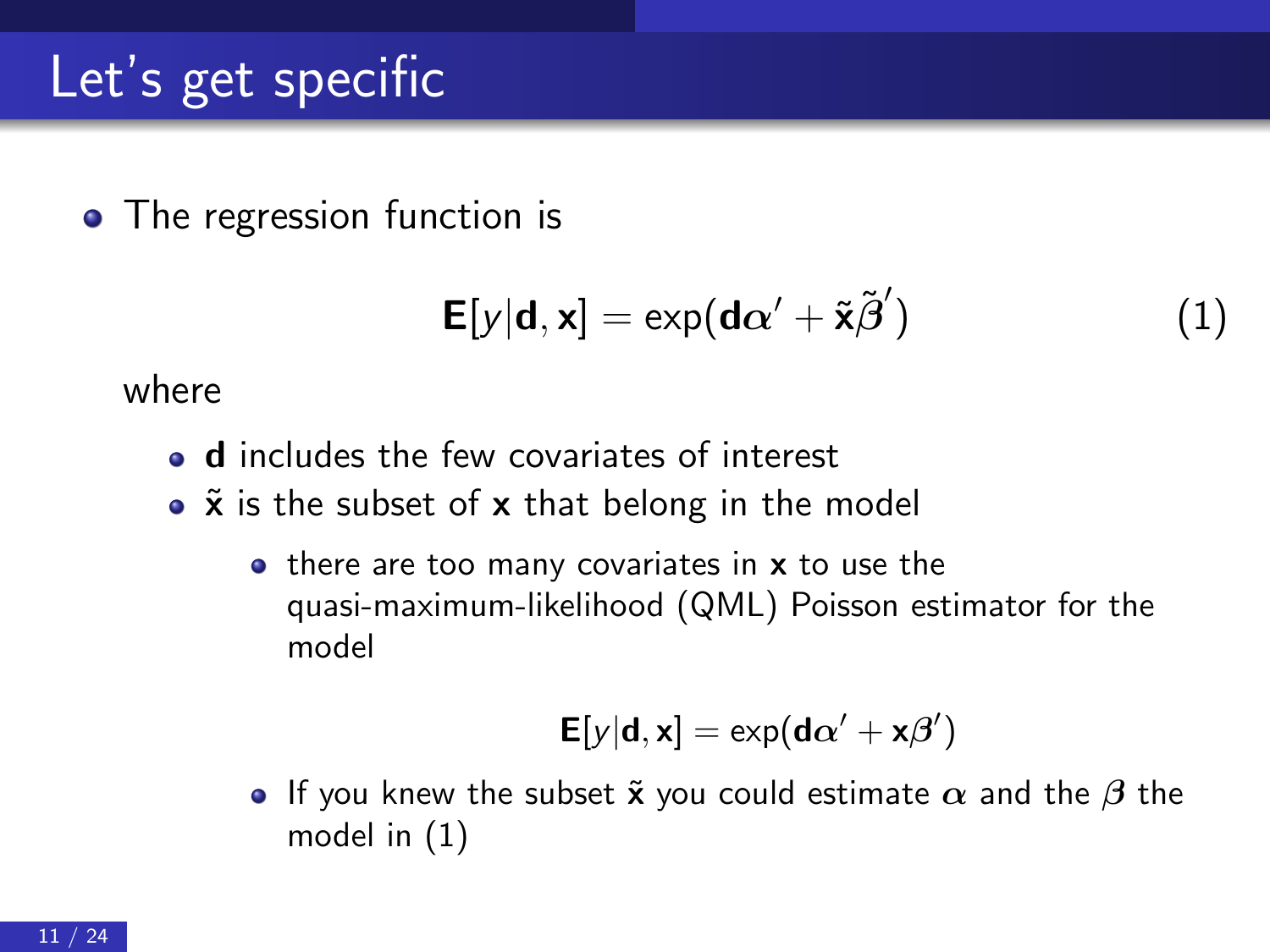$$
\textbf{E}[y|\textbf{d},\textbf{x}] = \text{exp}(\textbf{d}\alpha' + \tilde{\textbf{x}}\tilde{\beta}')
$$

A series of seminal papers

- Belloni, Chen, Chernozhukov, and Hansen (2012);
- Belloni, Chernozhukov, and Hansen (2014); and
- Belloni, Chernozhukov, and Wei (2016) derived a series of Neyman-orthogonal estimators that provide reliable inference about  $\alpha$
- $\bullet$  These estimators use a covariate-selection method to select  $\tilde{\mathbf{x}}$
- The cost of using a covariate-selection method is that these Neyman-orthogonal estimators do not produce estimates for  $\tilde{\beta}$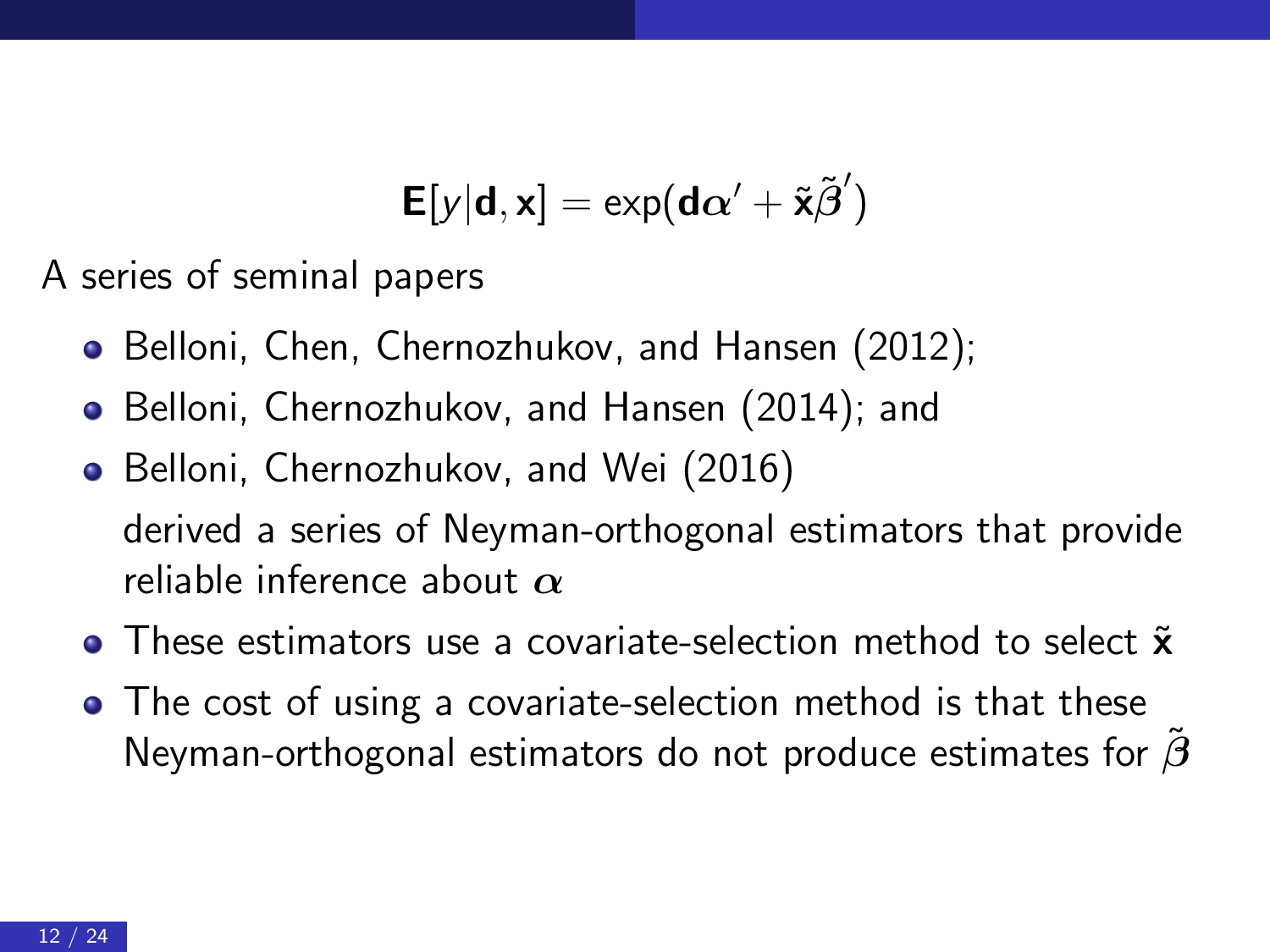- When you use two-step estimators, you usually have to adjust your standard errors to account for the parameters you estimated in the first step
	- When you estimate average partial effects, you have to adjust for estimating the coefficients in the first stage
	- **Stack the moment conditions**
- When you
	- **1** do model selection
	- <sup>2</sup> use the selected model

you have to use an estimator in the second stage that is robust to the model selection mistakes made in the first step

An NO estimator uses moment equations that have had the effect of the first stage model selection removed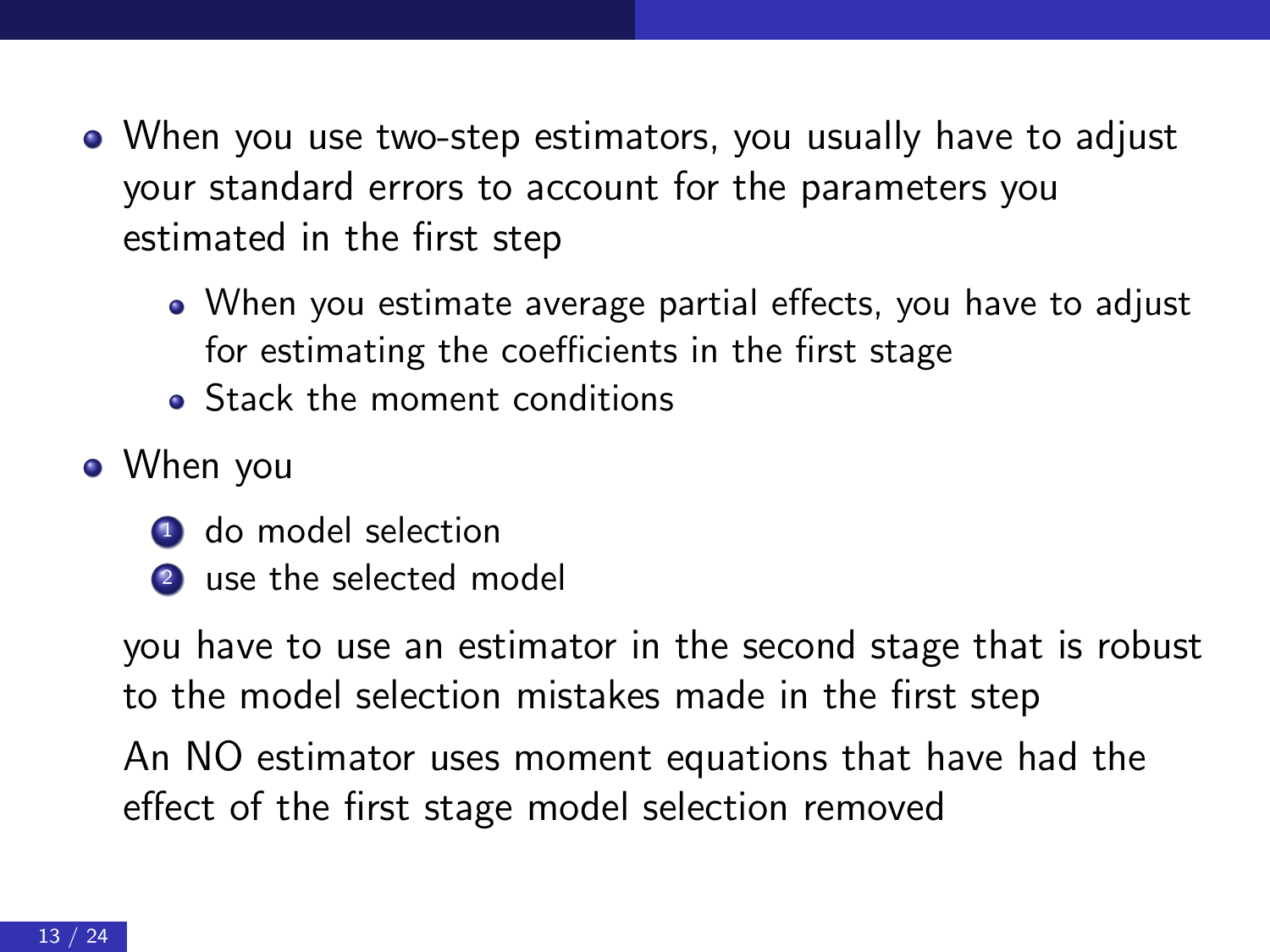- In a linear model NO estimators end up being an extension of the partialing out algorighm we all learned in first regression class
	- Stata calls NO estimators partialling-out estimators
- NO algorithm for

$$
y_i = d_i \gamma + \mathbf{x}_i \boldsymbol{\beta} + \epsilon_i
$$

- **1** Use selection method to find  $x<sub>v</sub>$  (subset of x) that should be included in model for y
- 2 Let  $\tilde{v}$  be residuals from regressing y on  $x_v$
- **3** Use selection method to find  $x_d$  (subset of x) that should be included in model for d
- 4 Let  $\tilde{d}$  be residuals from regressing d on  $x_d$
- **5** Estimate  $\gamma$  from OLS of  $\tilde{v}_x$  on  $\tilde{v}_d$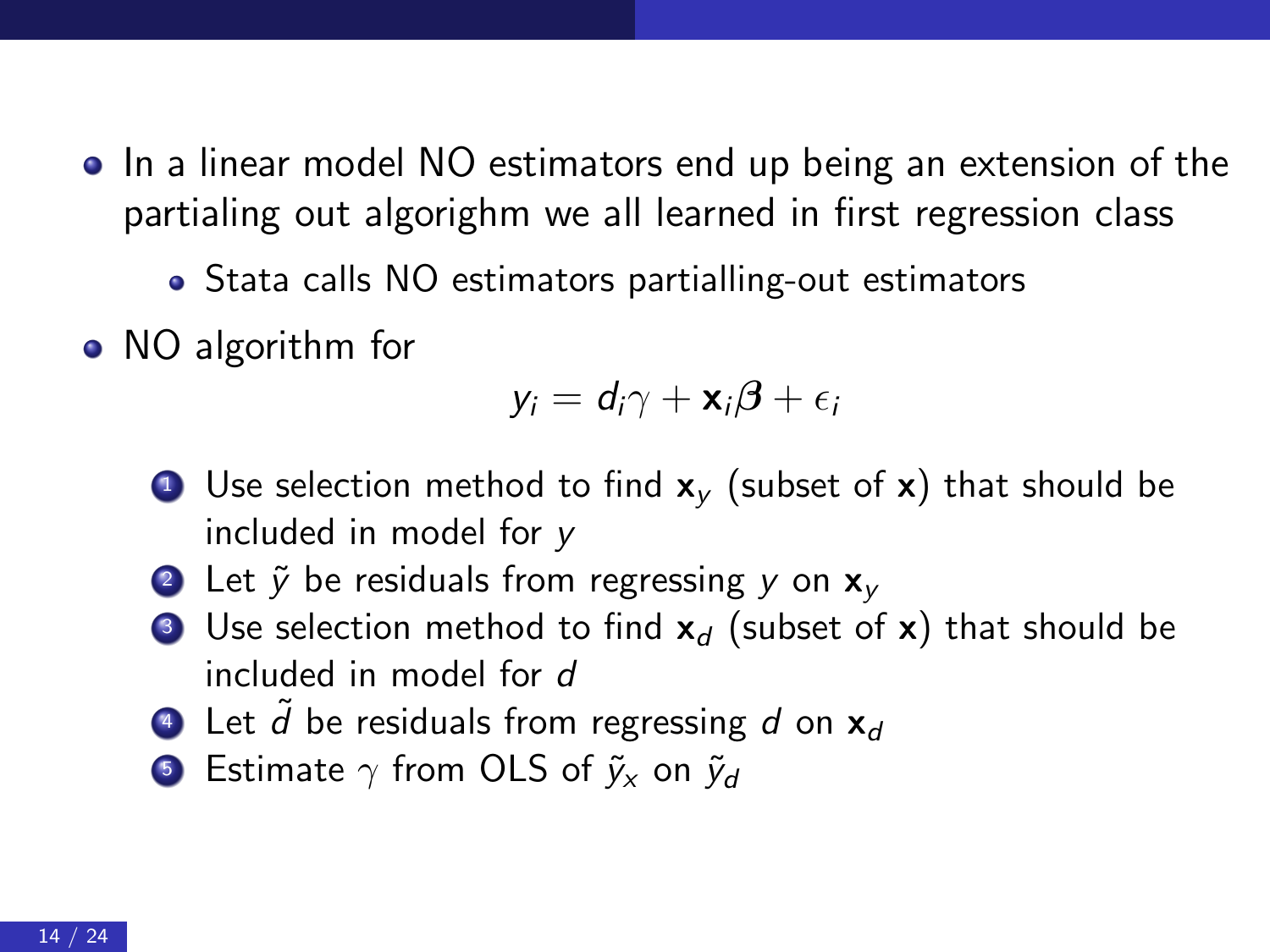### Covariate selection

- Methods for covariate selection
	- Best subset regression
		- Compute the BIC, or another IC, for all possible subsets of x
		- **•** Select the model that minimizes the BIC
		- Infeasible at  $p$  gets large, cannot compute all  $2^p$  estimators
	- One can view the lasso as a feasible convex optimization problem that approximates the best-subset problem
		- The lasso has tuning parameters that must be selected
		- Each method of selecting the lasso tuning parameters is, in effect, a different version of the lasso
	- Stepwise algorithms are another way to approximate the best-subset problem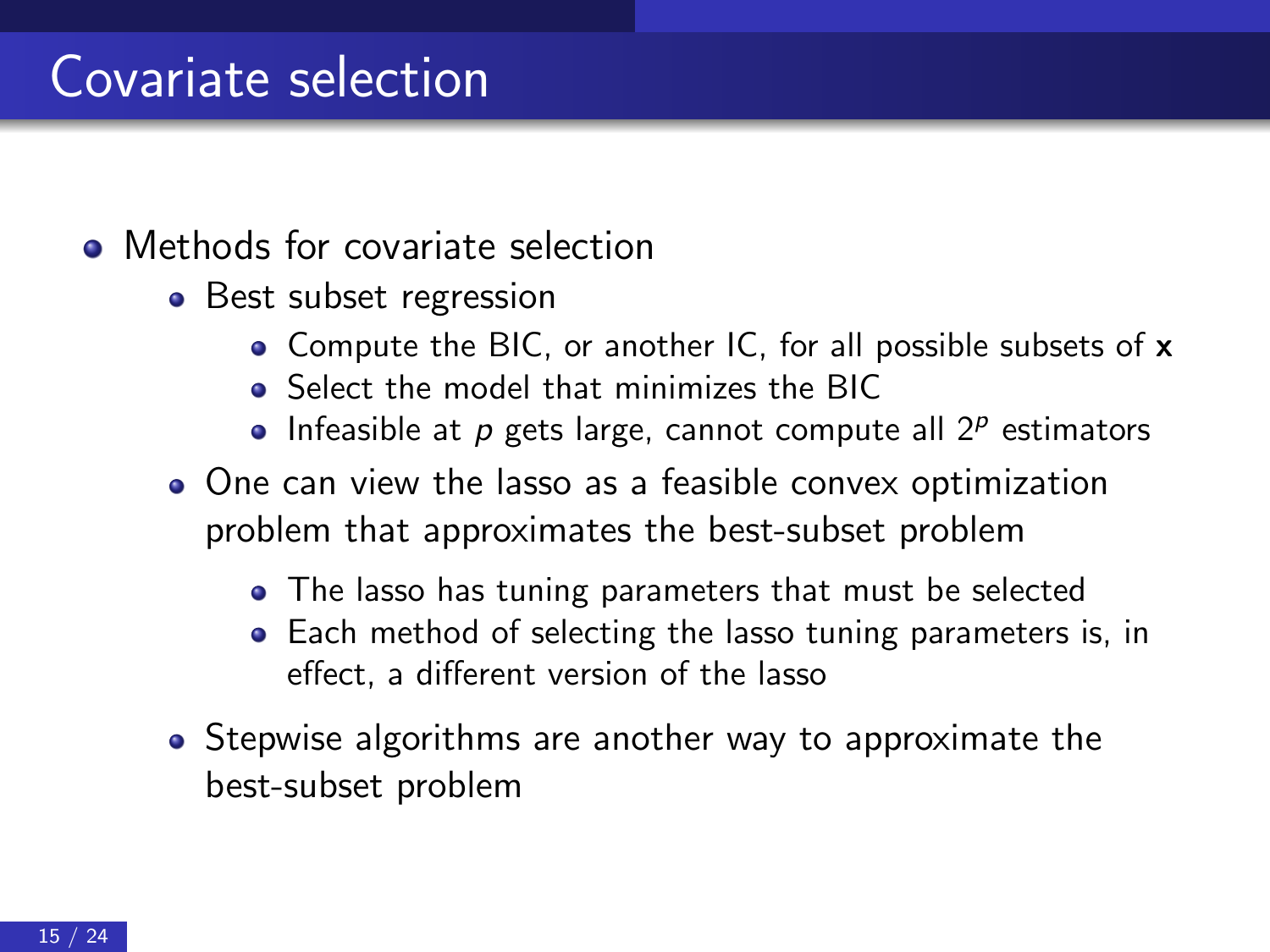- Belloni, Chernozhukov, Hansen and coathors use a particular version of the least absolute shrinkage and selection operator (lasso) to perform covariate selection
	- See Hastie et al. (2015) and Belloni et al. (2012) for introductions to the lasso and the form used by Belloni, Chernozhukov, Hansen and coathors
- In our papers, we look at using different versions of the lasso and at using BIC-based stepwise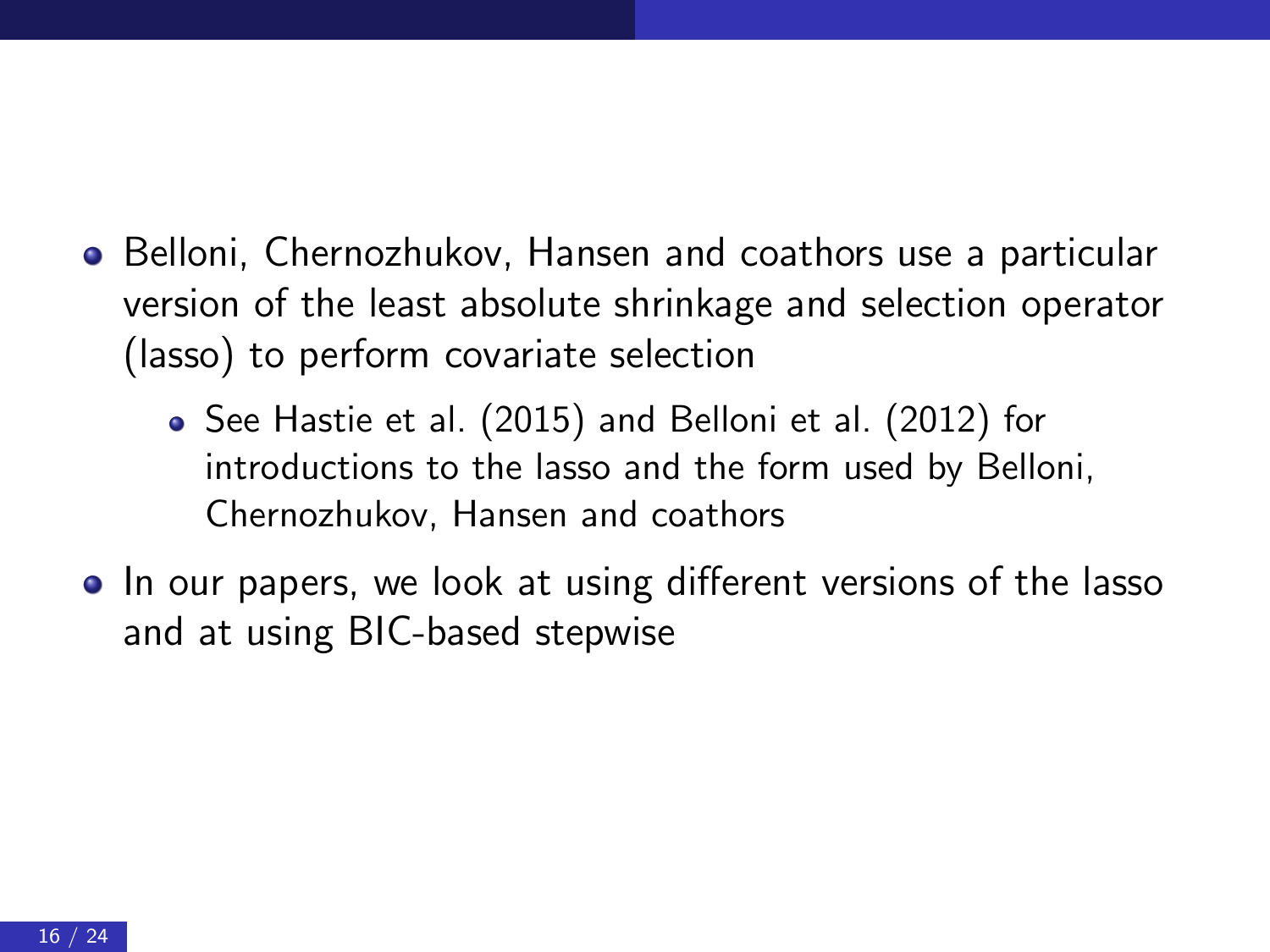#### • BIC based stepwise algorithm

- $\bullet$  Let  $x_f$  be the full set of potential covariates
- $\bullet$  Let  $x_{in}$  be the covariates to include in the model
	- At the start let  $x_{in}$  include the constant term
- <span id="page-17-0"></span>**3** Let BIC<sub>c</sub> be the BIC for the current model of QML of y on  $x_{in}$
- $\bullet\,$  For each covariate  $j$  in  ${\mathbf x}_f$ , let BIC $_j$  be the for the model of  $y$  on  $x_{in}$  and  $x_i$
- **5** Let  $\tilde{j}$  the  $j$  that yields the smallest BIC<sub>j</sub>
- **6** If BIC<sub> $\tilde{i}$ </sub>  $<$  BIC<sub>c</sub>, then
	- add  $x_i$  to  $x_{in}$
	- remove  $x_i$  from  $x_f$
	- let  $BIC_c = BIC_{\tilde{i}}$
	- o go to step [4](#page-17-0)

else

exit

• See Drukker and Liu (2021) and citations therein for more details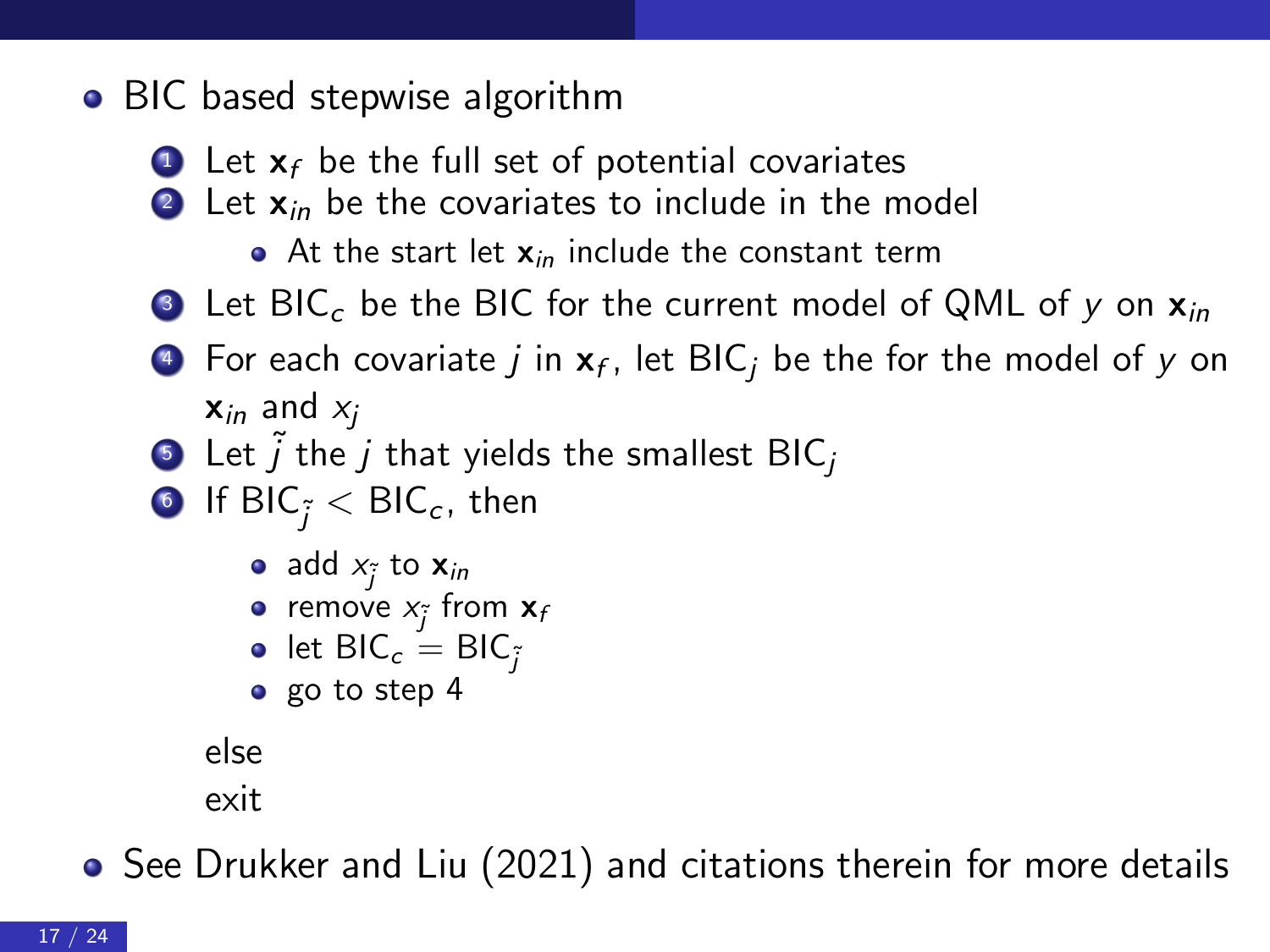## Why consider forward stepwise

#### • Drukker and Liu (2021)

- discuss a family of data generating processes (DGPs) for which the lasso fails to select the covariates  $\tilde{x}$  in finite samples
- present simulation evidence that a BIC-based forward stepwise method can reliably select the  $\tilde{\mathbf{x}}$  from  $\mathbf{x}$  for DGPs in this family
- present simulation evidence that a testing-based forward stepwise method cannot reliably select the  $\tilde{x}$  from  $x$  for DGPs in this family
- Using a BIC-based forward stepwise method takes longer than lasso-based methods

Can take much longer

You are trading time for selection accuracy for some DGPs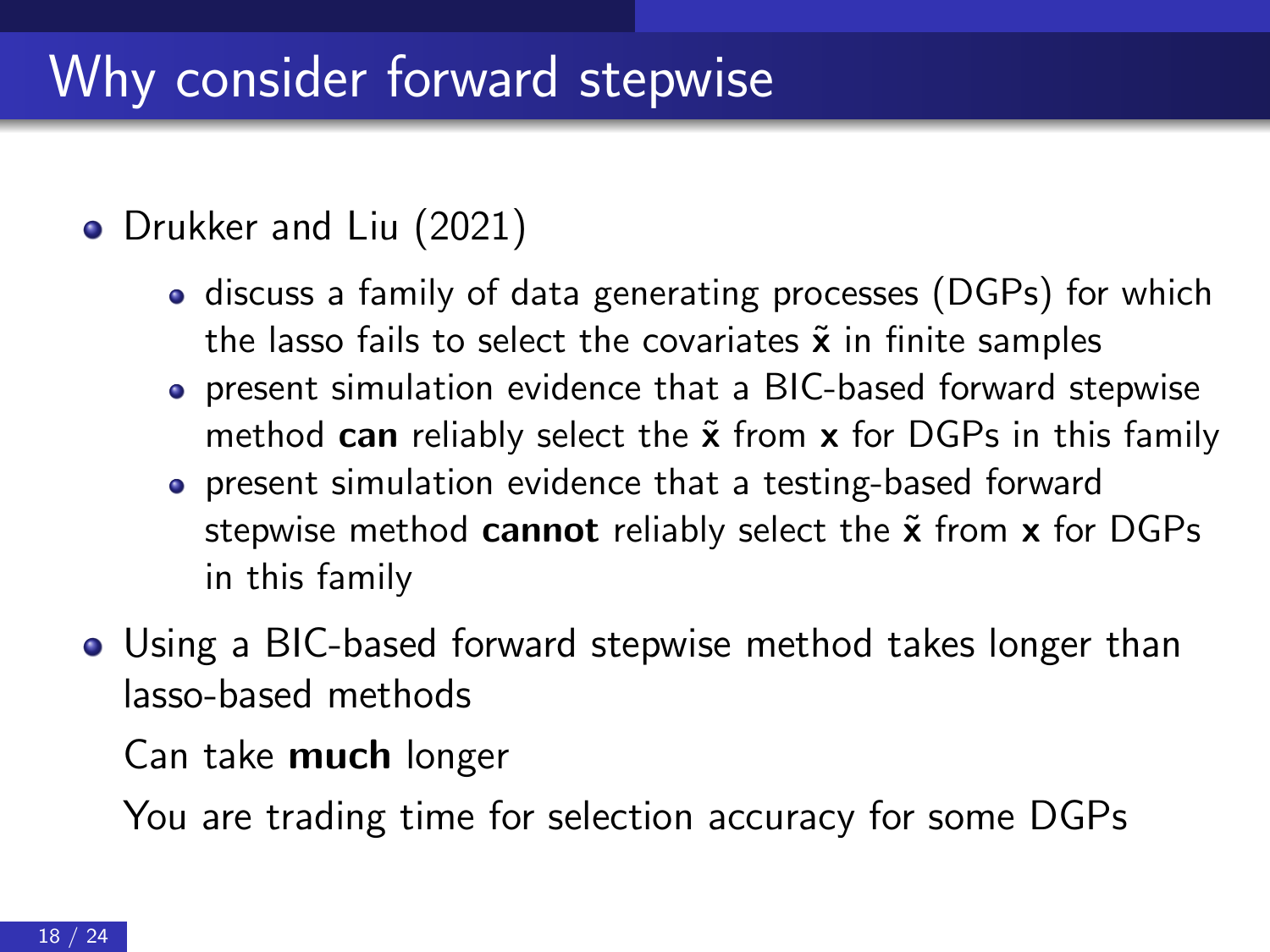- Iterated sure independence screening (SIS) uses a first step that removes variables that have no marginal predictive power. The iterative process puts back the variables that have conditional predictive power and removes the ones that were false included in the first step.
- We are currently looking into using a version of iterated SIS to reduce the computation time of BIC-based forward-stepwise NO estimators
	- Fan and Lv (2008), Fan et al. (2009), and Fan and Song (2010) provide introductions to iterative SIS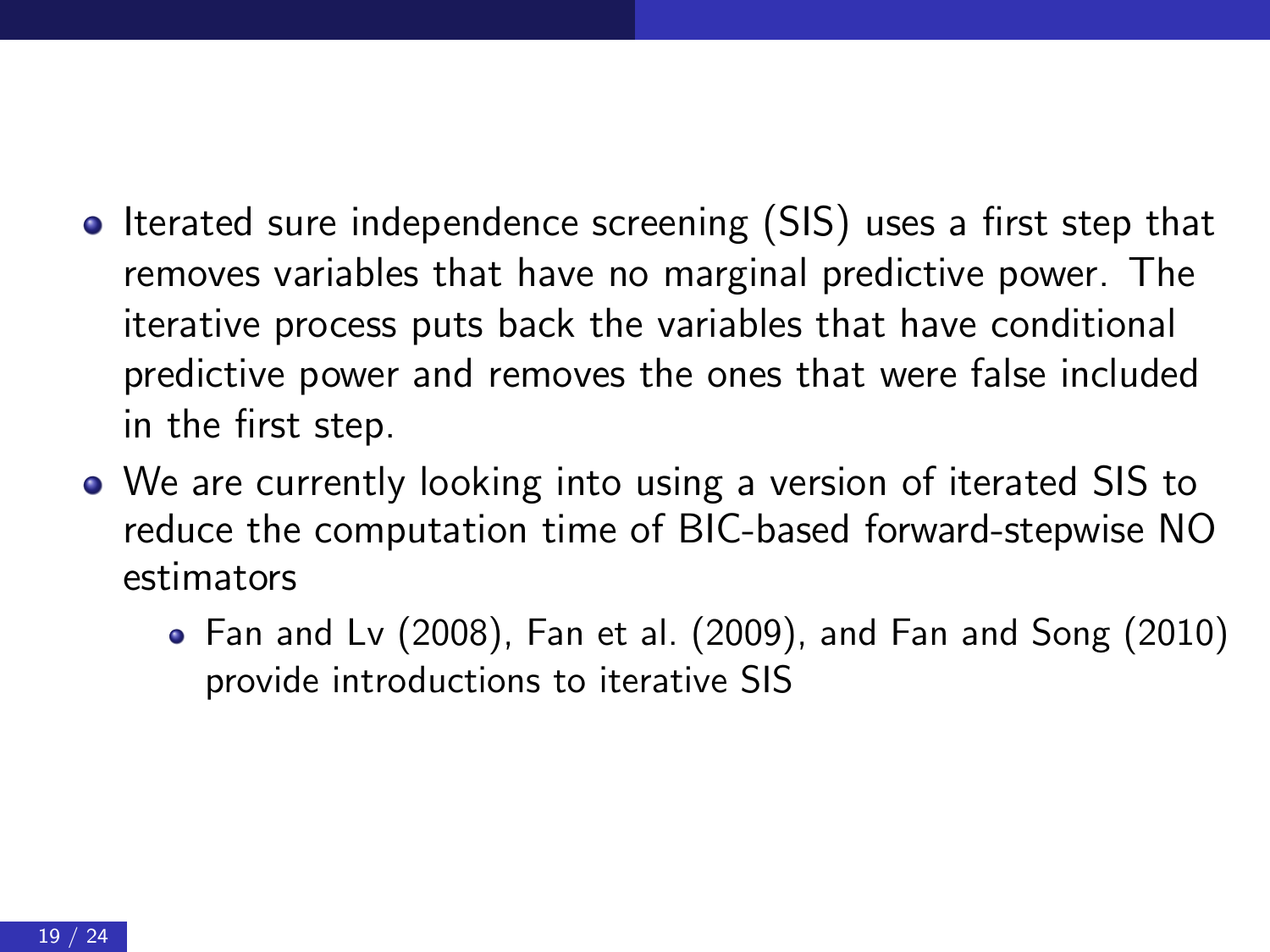#### Use extract of data from Sunyer et al. (2017)

| . use breathe7, clear                            |         |                   |         |                                       |  |  |  |
|--------------------------------------------------|---------|-------------------|---------|---------------------------------------|--|--|--|
| . describe                                       |         |                   |         |                                       |  |  |  |
| Contains data from breathe7.dta<br>Observations: |         | 1,089             |         |                                       |  |  |  |
| Variables:                                       |         | 20                |         | 22 Sep 2021 14:39                     |  |  |  |
| Variable                                         | Storage | Display           | Value   |                                       |  |  |  |
| name                                             | type    | format            | label   | Variable label                        |  |  |  |
| htime                                            | double  | %10.0g            |         | ANT: mean hit reaction time (ms)      |  |  |  |
| no2_class                                        | float   | %9.0g             |         | Classroom NO2 levels (g/m3)           |  |  |  |
| sev_sch                                          | float   | %9.0g             |         | School vulnerability index            |  |  |  |
| noise_sch                                        | float   | %9.0g             |         | Measured school noise (in dB)         |  |  |  |
| age                                              | float   | %9.0g             |         | Child's age (in years)                |  |  |  |
| ppt                                              | double  | %10.0g            |         | Daily total precipitation             |  |  |  |
| grade                                            | byte    | %9.0g             | grade   | Grade in school                       |  |  |  |
| sex                                              | byte    | %9.0g             | sex     | Sex                                   |  |  |  |
| age_start_sch                                    | double  | %4.1f             |         | Age started school                    |  |  |  |
| oldsibl                                          | byte    | %1.0f             |         | Older siblings living in house        |  |  |  |
| youngsibl                                        | byte    | $-.10$            |         | Younger siblings living in house      |  |  |  |
| <b>lbfeed</b>                                    | byte    | $-.19.0f$         | bfeed   | duration of breastfeeding             |  |  |  |
| smokep                                           | byte    | $\frac{2}{3}$ .0f | noyes   | 1 if smoked during pregnancy          |  |  |  |
| feduc4                                           | byte    | %17.0g            | edu     | Paternal education                    |  |  |  |
| meduc4                                           | byte    | %17.0g            | edu     | Maternal education                    |  |  |  |
| sev_home                                         | float   | %9.0g             |         | Home vulnerability index              |  |  |  |
| no2_home                                         | float   | %9.0g             |         | Residential NO2 levels (g/m3)         |  |  |  |
| overwt_who                                       | byte    | %32.0g            | over_wt | WHO/CDC-overweight 0:no/1:yes         |  |  |  |
| ndvi_mn                                          | double  | %10.0g            |         | Home greenness (NDVI), 300m<br>buffer |  |  |  |
| lbweight                                         | float   | %9.0g             |         | 1 if low birthweight                  |  |  |  |

Sorted by: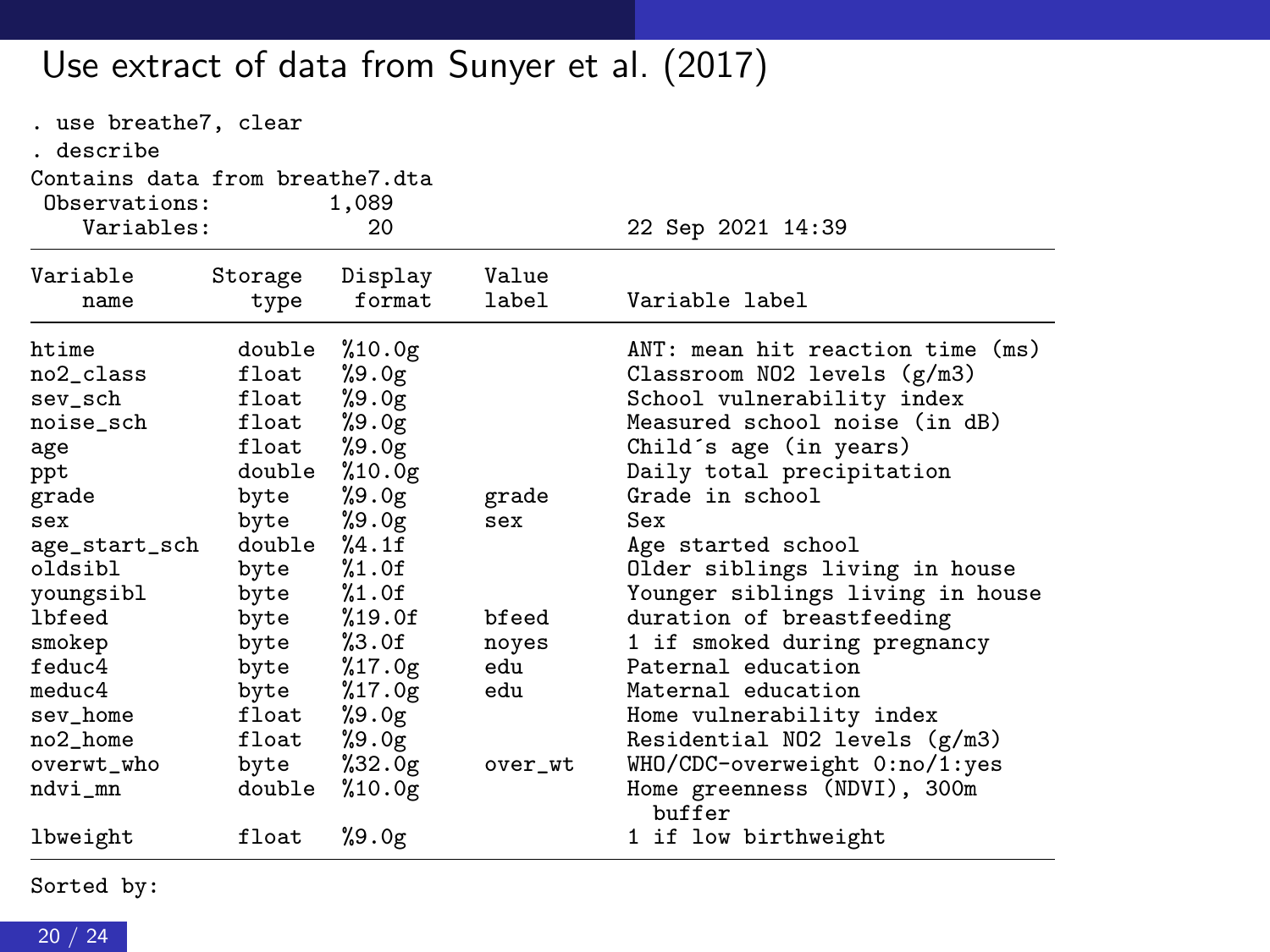```
.
. local ccontrols "sev_home sev_sch age no2_home ppt ndvi_mn noise_sch"
.
. local fcontrols "grade sex meduc4 "
.
. local allcontrols "c.(`ccontrols´) i.(`fcontrols´) "
. local allcontrols "`allcontrols´ i.(`fcontrols´)#c.(`ccontrols´) "
```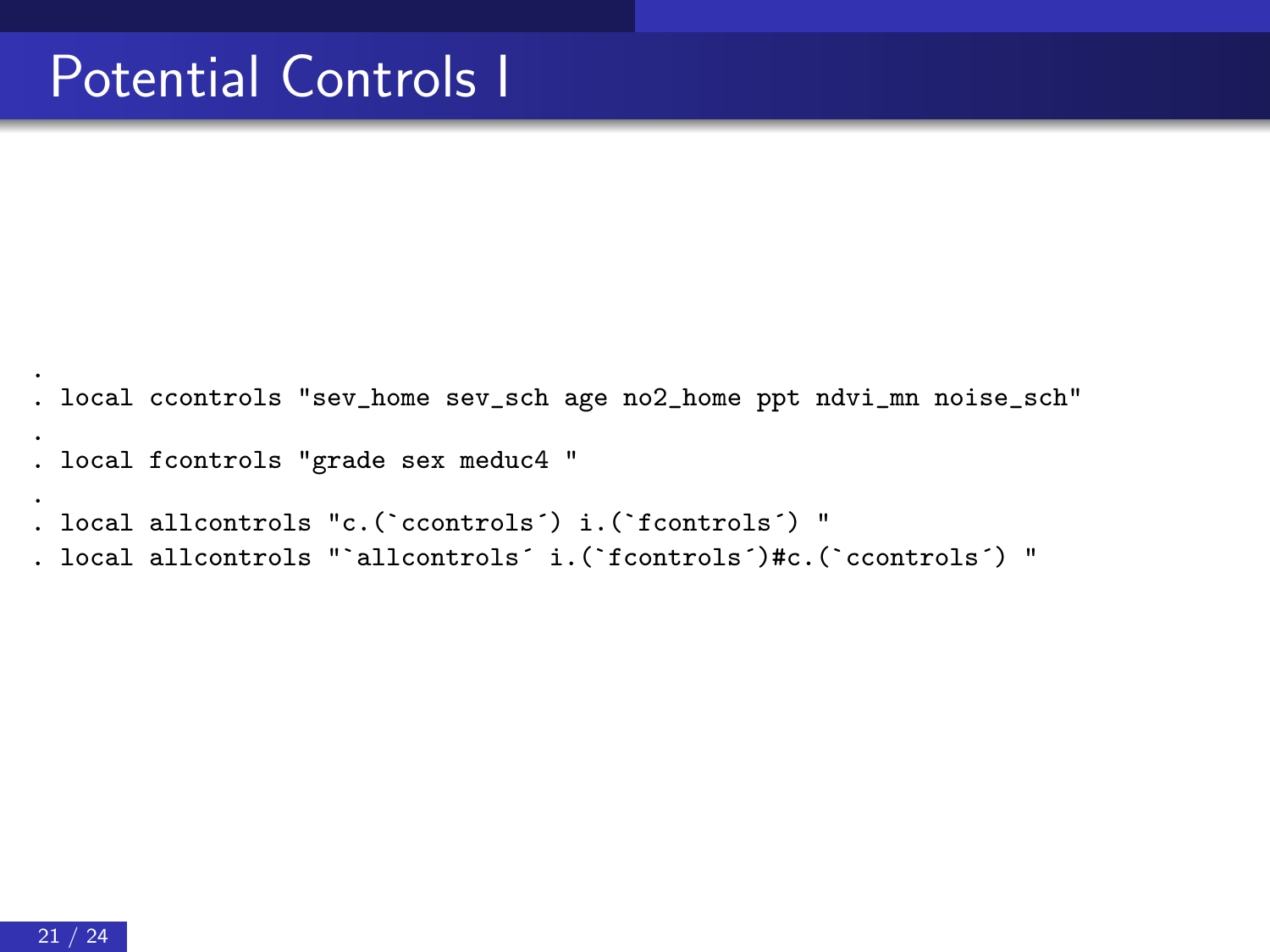#### BIC-stepwise-based results

. posw htime no2\_class, controls(`allcontrols´) model(poisson) method(bic) select controls for htime using stepwise bic select controls for no2\_class using stepwise bic Partialing-out stepwise bic Mumber of obs = 1,084<br>Number of controls = 79 Number of controls = 79<br>Number of selected controls = 45 Number of selected controls =  $45$ <br>Wald chi2(1) =  $30.92$  $\text{Wald chi2(1)} = 30.92$ <br>Prob > chi2 = 0.0000 Model: poisson Prob > chi2 =

| htime     | Coefficient std. err. | Robust   | $\mathbf{z}$ | P >  z | [95% conf. interval] |          |
|-----------|-----------------------|----------|--------------|--------|----------------------|----------|
| no2 class | .0034337              | .0006175 | 5.56         | 0.000  | .0022234             | .0046439 |

Note: Chi-squared test is a Wald test of the coefficients of the variables of interest jointly equal to zero.

. nlcom exp(\_b[no2\_class])

\_nl\_1: exp(\_b[no2\_class])

| htime | Coefficient Std. err. |                        | $\mathbb{Z}$ | P>  z | [95% conf. interval] |          |
|-------|-----------------------|------------------------|--------------|-------|----------------------|----------|
|       | 1.00344               | .0006196 1619.47 0.000 |              |       | 1.002225             | 1.004654 |

Another microgram of NO2 per cubic meter increases the mean reaction time by about 0.3% 22 / 24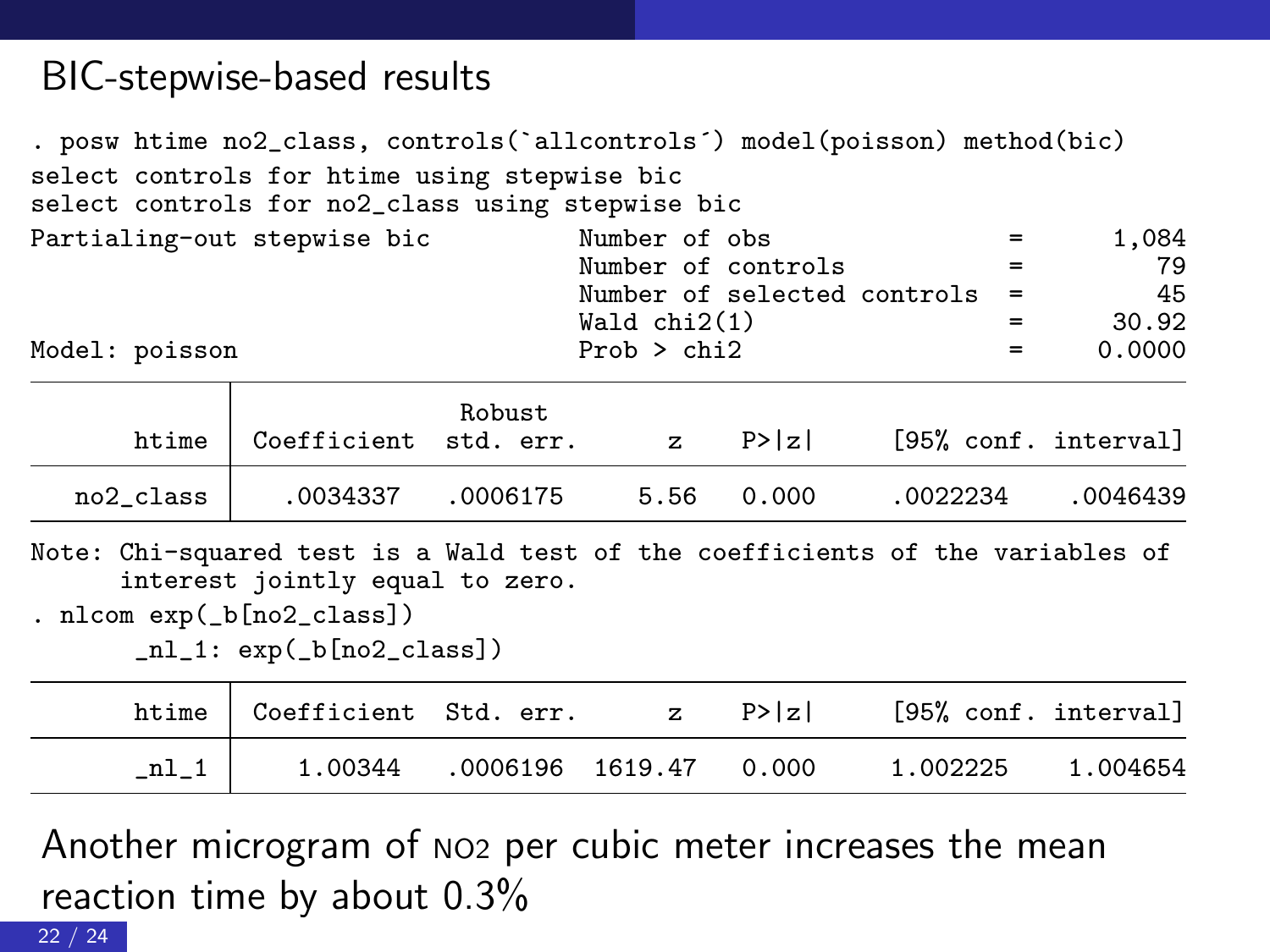#### lasso-based results

. popoisson htime no2\_class, controls(`allcontrols´) coef Estimating lasso for htime using plugin Estimating lasso for no2\_class using plugin Partialing-out Poisson model Number of obs = 1,084 Number of controls = 79<br>Number of selected controls = 10 Number of selected controls =  $10$ <br>Wald chi2(1) =  $29.40$  $\begin{array}{ccc} \text{Wald chi2(1)} & = & 29.40 \\ \text{Prob} > \text{chi2} & = & 0.0000 \end{array}$  $Prob > chi2$  = Robust<br>Coefficient std. err. htime Coefficient std. err. z P>|z| [95% conf. interval] no2\_class .0032534 .0006 5.42 0.000 .0020773 .0044294

Note: Chi-squared test is a Wald test of the coefficients of the variables of interest jointly equal to zero. Lassos select controls for model estimation. Type lassoinfo to see number of selected variables in each lasso.

. nlcom exp(\_b[no2\_class])

\_nl\_1: exp(\_b[no2\_class])

| htime Coefficient Std. err. z P> z |  | [95% conf. interval] |  |
|------------------------------------|--|----------------------|--|
| 1.003259 .000602 1666.56 0.000     |  | 1.002079 1.004439    |  |

Another microgram of NO2 per cubic meter increases the mean  $23/24$  : an time by about 0.3%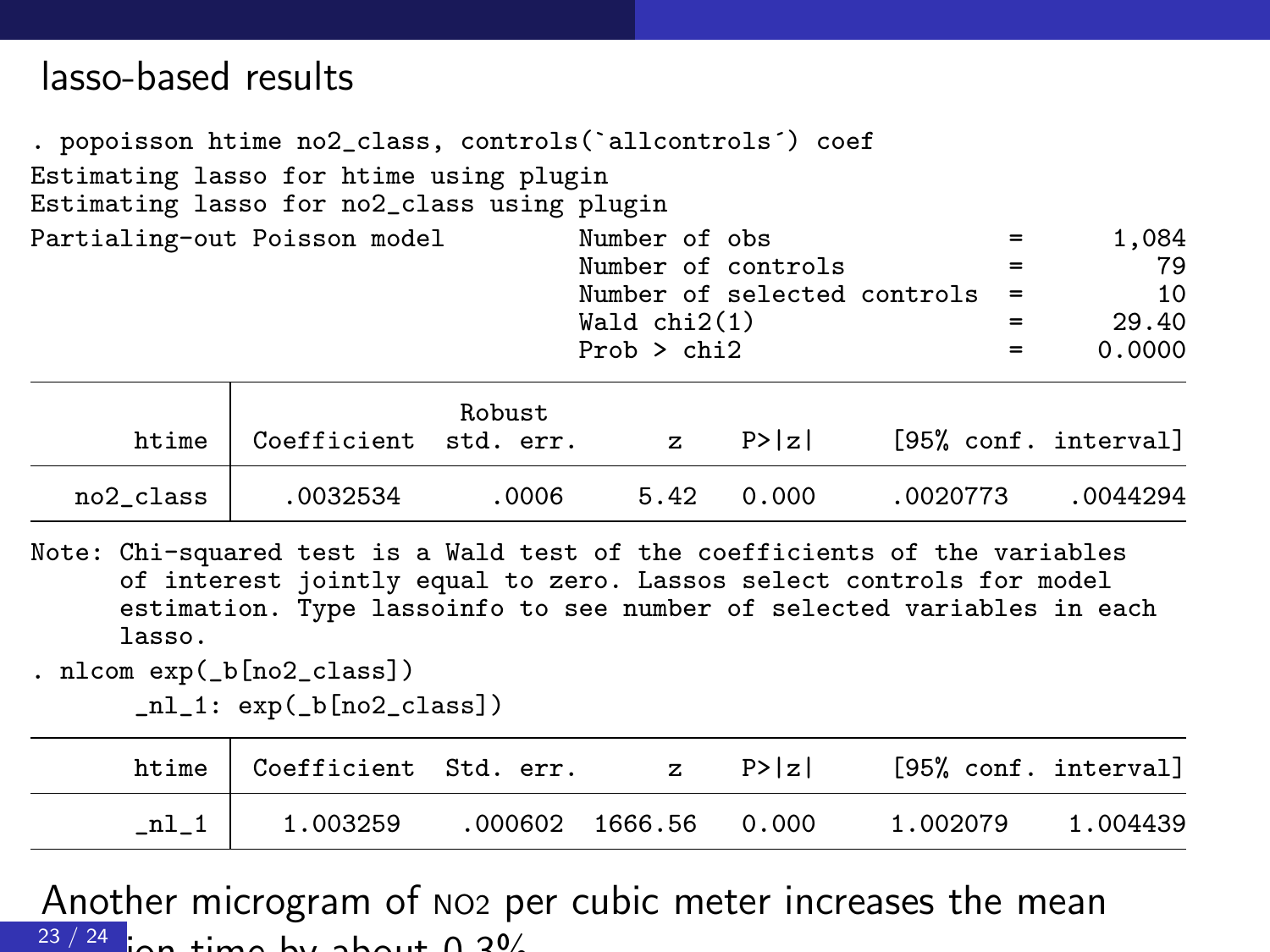# Conclusions

#### So far

- Sparse high-dimensional models require covariate selection
- You must use an NO estimator to account for covariate selection
- **There are DGPs for which an NO estimator that uses** BIC-stepwise will perform well, but an NO estimator that uses lasso will not perform well
- **o** Future
	- Use iterated SIS combined with BIC stepwise to get dramatically faster but just as accurate results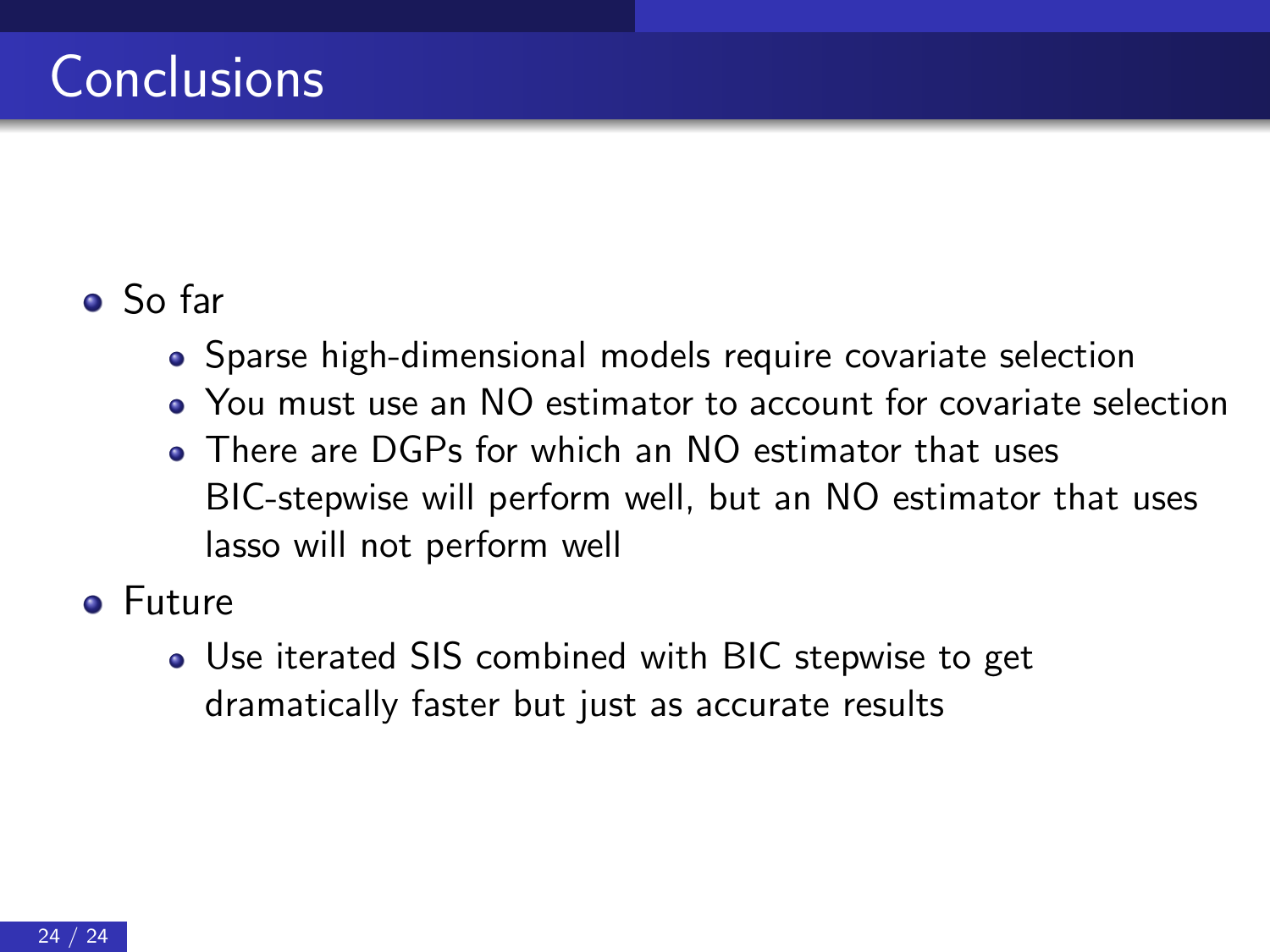- <span id="page-25-0"></span>Belloni, A., D. Chen, V. Chernozhukov, and C. Hansen. 2012. Sparse models and methods for optimal instruments with an application to eminent domain. Econometrica 80(6): 2369–2429.
- Belloni, A., V. Chernozhukov, and C. Hansen. 2014. Inference on treatment effects after selection among high-dimensional controls. The Review of Economic Studies 81(2): 608–650.
- Belloni, A., V. Chernozhukov, and Y. Wei. 2016. Post-selection inference for generalized linear models with many controls. Journal of Business & Economic Statistics 34(4): 606–619.
- Drukker, D., and D. Liu. 2021. Finite-sample results for lasso and stepwise Neyman-orthogonal Poisson estimators. Under review at Econometric Reviews .
- Fan, J., and J. Lv. 2008. Sure independence screening for ultrahigh dimensional feature space. Journal of the Royal Statistical Society: Series B (Statistical Methodology) 70(5): 849–911.

Fan, J., R. Samworth, and Y. Wu. 2009. Ultrahigh dimensional 24 / 24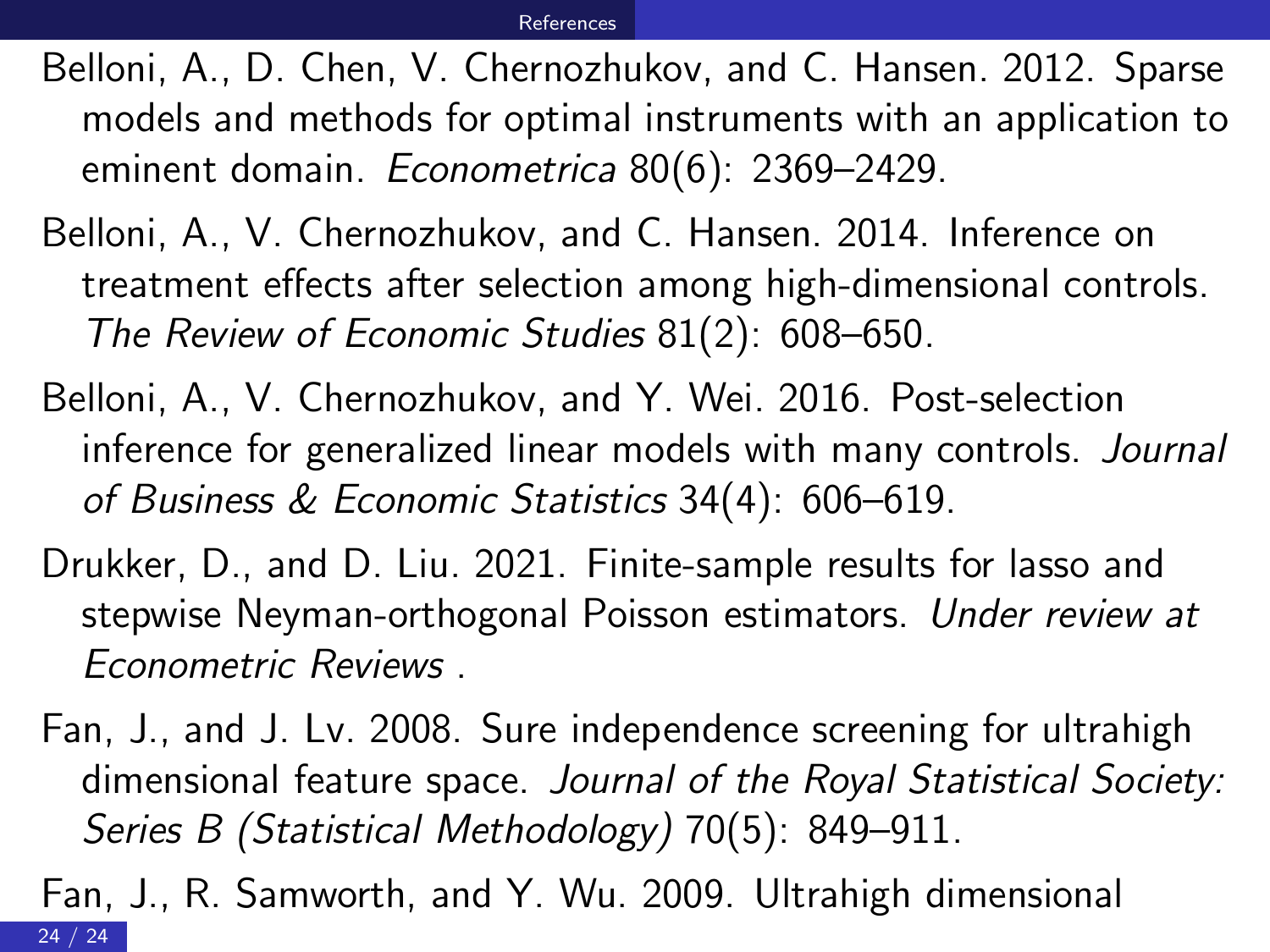<span id="page-26-0"></span>feature selection: beyond the linear model. The Journal of Machine Learning Research 10: 2013–2038.

- Fan, J., and R. Song. 2010. Sure independence screening in generalized linear models with NP-dimensionality. The Annals of Statistics 38(6): 3567–3604.
- Hastie, T., R. Tibshirani, and M. Wainwright. 2015. Statistical Learning with Sparsity: The Lasso and Generalizations. Boca Rotaon: CRC Press.
- Leeb, H., and B. Pötscher. 2005. Model Selection and Inference: Facts and Fiction. Econometric Theory 21: 21–59.
- Leeb, H., and B. M. Pötscher. 2006. Can one estimate the conditional distribution of post-model-selection estimators? The Annals of Statistics 34(5): 2554–2591.

. 2008. Sparse estimators and the oracle property, or the return of Hodges estimator. Journal of Econometrics 142(1): 201–211.